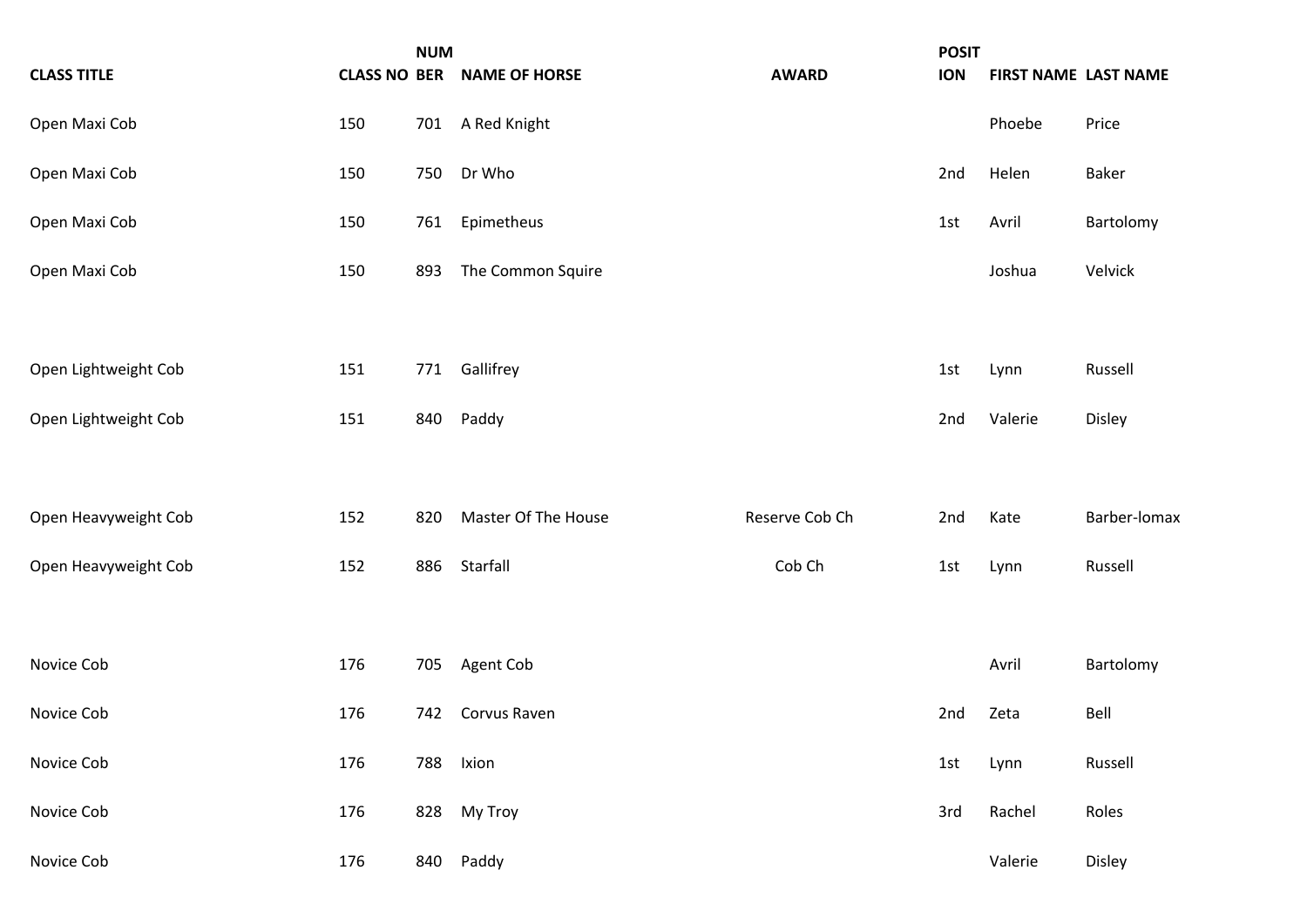| Novice Cob                           | 176 | 893       | The Common Squire       |                           |      | Joshua      | Velvick      |
|--------------------------------------|-----|-----------|-------------------------|---------------------------|------|-------------|--------------|
| Novice Cob                           | 176 | 955       | Step In Time Ii         |                           | 4th  | Jenny       | Bashford     |
| Amateur Ridden Hunter                | 153 | 898       | Time Warp Tom (L/W)     |                           | 1st  | William     | Nunn         |
| Lightweight Hunter                   | 154 | 833       | Newtown Gallant         | Hunter Ch                 | 1st  | Trudi       | Deja         |
| Lightweight Hunter                   | 154 | 898       | Time Warp Tom           | Reserve Reserve Hunter Ch | 2nd  | William     | Nunn         |
| Lightweight Hunter                   | 154 | 959       | Woodfield Xtra          |                           | late | Gemelle     | Johnson      |
| Middleweight Hunter                  | 155 | 706       | Albireo                 |                           |      | Lynn        | Russell      |
| Middleweight Hunter                  | 155 | 852       | Ravens Primative Flight | Reserve Hunter Ch         | 1st  | Victoria    | Joyce        |
| Heavyweight Hunter.                  | 156 | 951       | <b>Quality Control</b>  |                           |      | Suzanne     | <b>Burns</b> |
| Small Hunter                         | 177 | 808       | Littledale Lush         |                           | 1st  | Philly      | Adams        |
| Driving - ponies not exceeding 138cm | 157 | draw<br>n | Bettells Bluebri Pie    |                           |      | <b>Bree</b> | Pace         |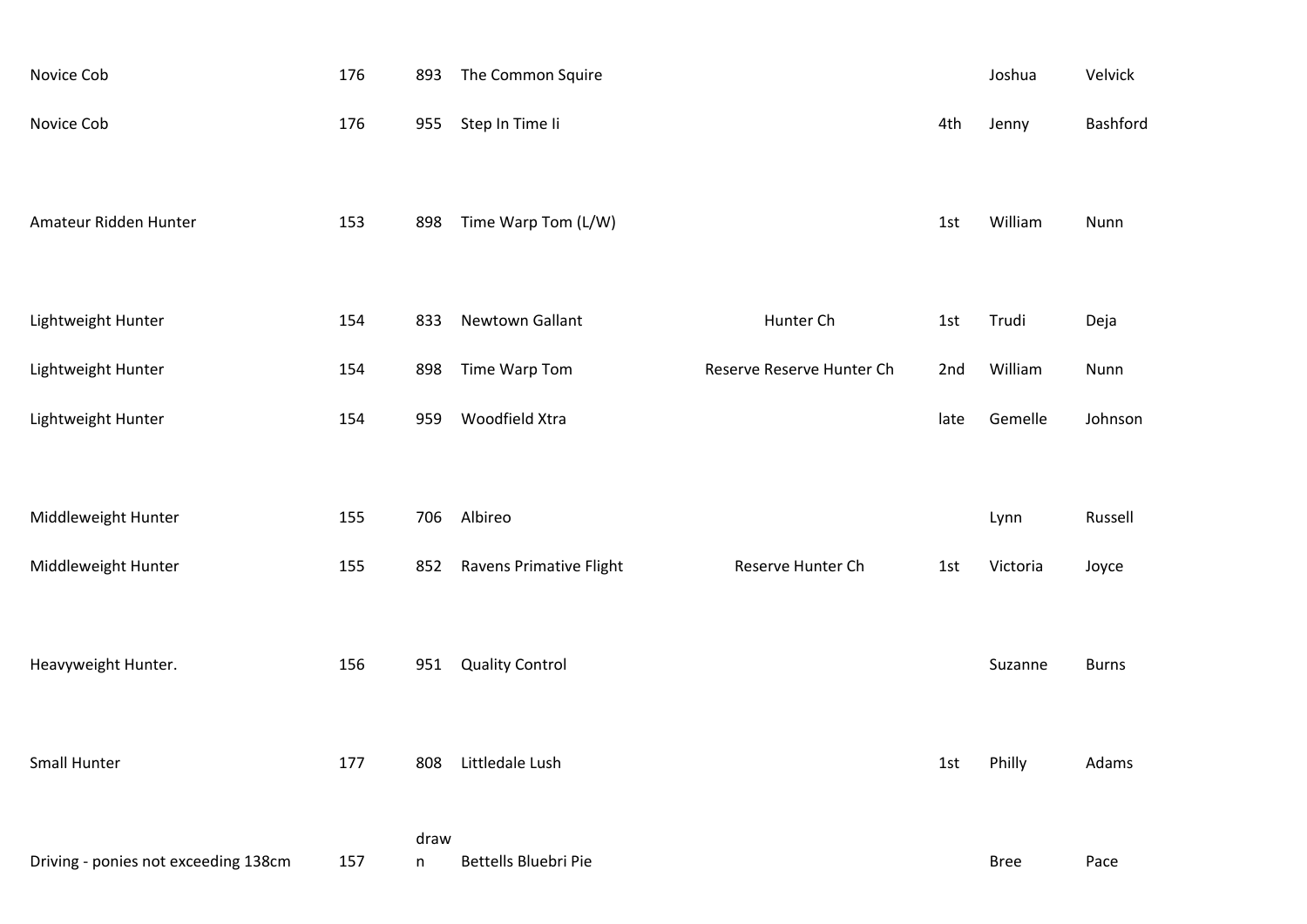| Driving - ponies not exceeding 138cm | 157 | 783 | Hornblower Of Crafton    |                    | 2nd | Linda     | Sayers         |
|--------------------------------------|-----|-----|--------------------------|--------------------|-----|-----------|----------------|
| Driving - ponies not exceeding 138cm | 157 | 867 | Savoy Little Rascal      |                    |     | Katharine | Squirrell      |
| Driving - ponies not exceeding 138cm | 157 | 871 | <b>Shanlock Valiant</b>  |                    | 1st | Helen     | <b>Bridges</b> |
|                                      |     |     |                          |                    |     |           |                |
| Driving - ponies exceeding 138cm     | 158 | 723 | Bertie Indepence Warrior |                    | 1st | Stephen   | Tubb           |
|                                      |     |     |                          |                    |     |           |                |
| <b>Driving Concours D'Elegance</b>   |     | 871 |                          | Driving Reserve Ch | 2nd |           |                |
|                                      |     | 723 |                          | Driving Ch         | 1st |           |                |
|                                      |     |     |                          |                    |     |           |                |
| Local Working Hunter                 | 159 | 707 | Alexander                |                    |     | Sarah     | Robinson       |
| Local Working Hunter                 | 159 | 754 | Cuffstown Gent           |                    |     | Julie     | Benson         |
| Local Working Hunter                 | 159 | 787 | Inca Bay                 |                    |     | Clary     | Taylor-chapman |
| <b>Local Working Hunter</b>          | 159 | 789 | Jeordie's Charisma       |                    | 2nd | Michelle  | Perry          |
| Local Working Hunter                 | 159 | 798 | Kenny                    |                    | 5th | Ella      | Gillings       |
| Local Working Hunter                 | 159 | 817 | Maescrofta Regal Charm   |                    |     | Jessica   | Roberts        |
| <b>Local Working Hunter</b>          | 159 | 847 | Phidam                   |                    | 1st | Anna      | Rigler         |
| Local Working Hunter                 | 159 | 863 | Royal Lux                |                    |     | Lucy      | Rigby          |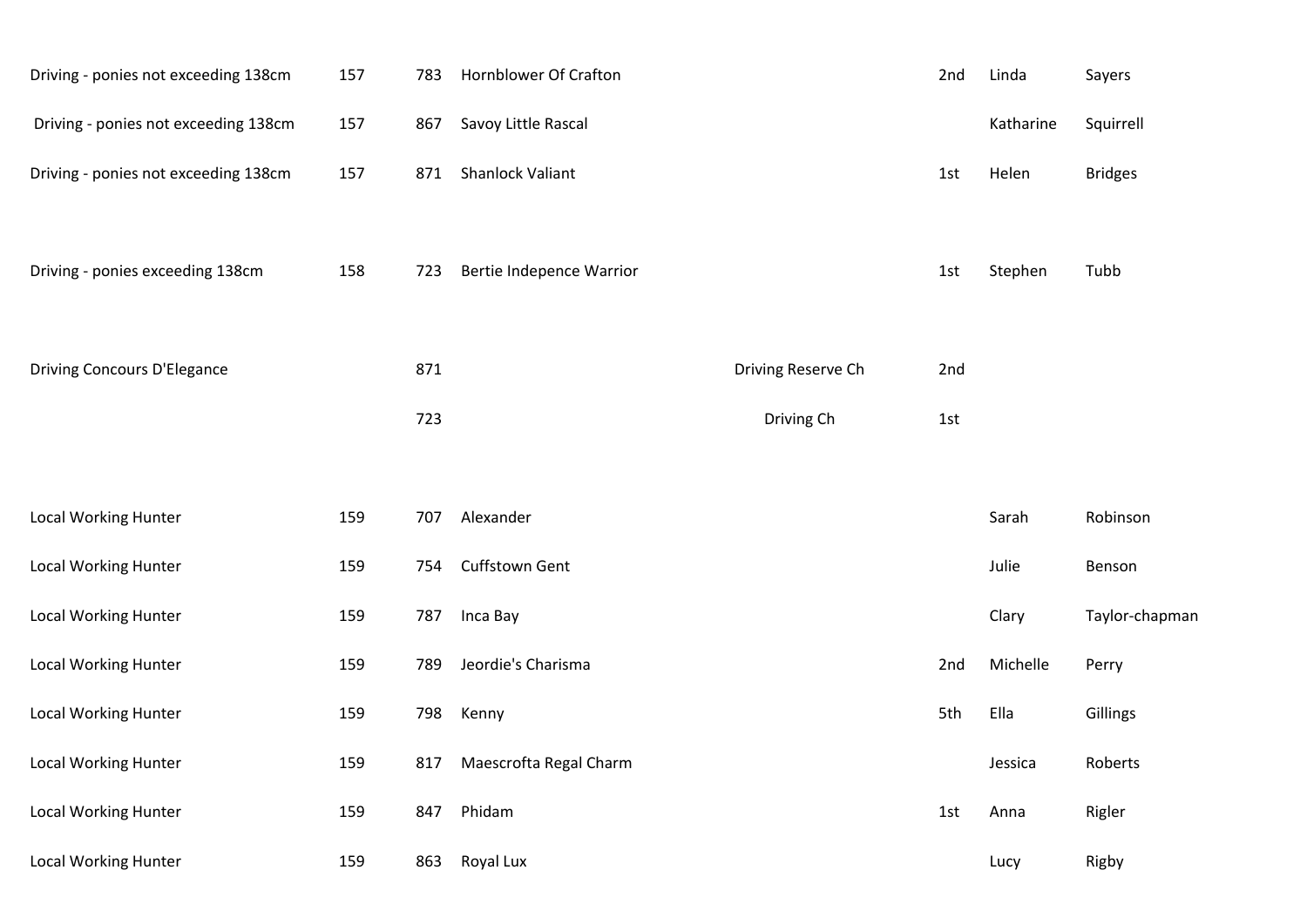| Local Working Hunter             | 159 | 864 | <b>Russell Roulette</b>     | 3rd | Alice   | Cooper    |
|----------------------------------|-----|-----|-----------------------------|-----|---------|-----------|
| Local Working Hunter             | 159 | 892 | The Clogheen Star           |     | Jack    | Rees      |
| <b>Local Working Hunter</b>      | 159 | 898 | Time Warp Tom               |     | William | Nunn      |
| Local Working Hunter             | 159 | 934 | Dell                        | 4th | Beth    | Giddings  |
|                                  |     |     |                             |     |         |           |
| Local Working Hunter Pony        | 160 | 810 | Lonrach                     | 1st | Izzy    | Anderson  |
| <b>Local Working Hunter Pony</b> | 160 | 830 | Newcopse Larkwing           | 2nd | Freddie | Wright    |
| Local Working Hunter Pony        | 160 | 845 | Pepsi                       | 4th | Sandy   | Hourigan  |
| Local Working Hunter Pony        | 160 | 869 | Seaview Million Dollar Girl |     | Sandy   | Hourigan  |
| Local Working Hunter Pony        | 160 | 929 | Charlamagne                 | 3rd | Emma    | Goodwin   |
|                                  |     |     |                             |     |         |           |
| Local Working Hunter Pony.       | 161 | 713 | Andy Oisin                  | 2nd | Millie  | Plummer   |
| Local Working Hunter             | 161 | 758 | Culmore JJ                  | 1st | Dinah   | Smith     |
| Local Working Hunter Pony.       | 161 | 811 | Lord Augustus               | 4th | Sophie  | Novell    |
| Local Working Hunter Pony.       | 161 | 814 | Lyndhurst Knight Cap        | 6th | Debbie  | Stevens   |
| Local Working Hunter Pony.       | 161 | 818 | Malone's Mate               |     | Tilly   | Appleyard |
| Local Working Hunter Pony.       | 161 | 896 | <b>Tilly Cruz</b>           |     | Kym     | Cookesley |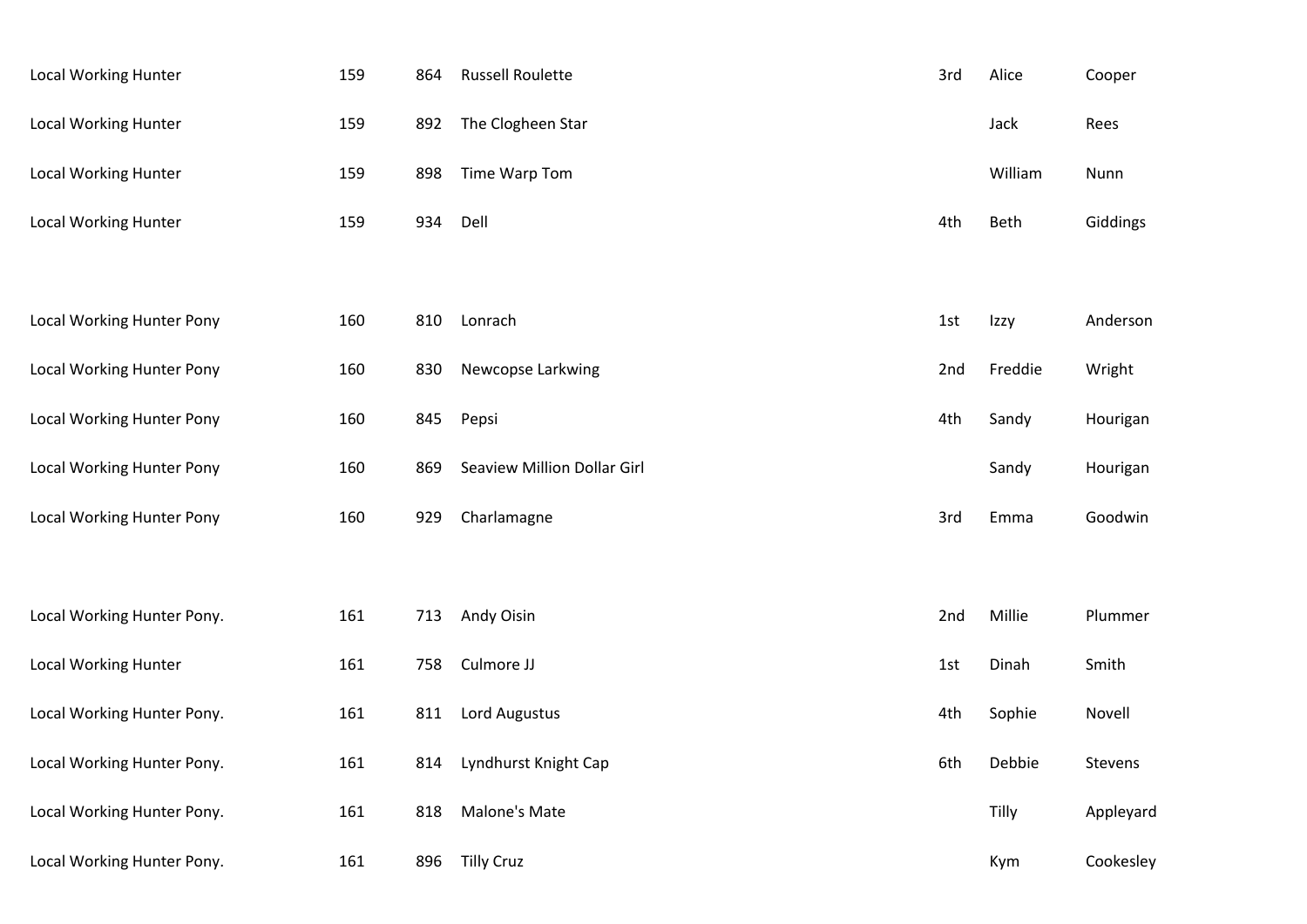| Local Working Hunter Pony.                     | 161 | 918 | Robe Princess Juliet  | 3rd | Sue     | <b>Biggins</b> |
|------------------------------------------------|-----|-----|-----------------------|-----|---------|----------------|
| Local Working Hunter Pony.                     | 161 | 925 | Carla                 | 5th | Paula   | Smith          |
|                                                |     |     |                       |     |         |                |
| <b>Unaffiliated Riding Club Horse</b>          | 162 | 758 | Culmore JJ            | 2nd | Dinah   | Smith          |
| <b>Unaffiliated Riding Club Horse</b>          | 162 | 787 | Inca Bay              | 1st | Clary   | Taylor-chapman |
| <b>Unaffiliated Riding Club Horse</b>          | 162 | 807 | Littledale Icon       | 4th | Philly  | Adams          |
| <b>Unaffiliated Riding Club Horse</b>          | 162 | 859 | Ridge Star Oscar      |     | Rebecca | Tennent        |
| <b>Unaffiliated Riding Club Horse</b>          | 162 | 863 | Royal Lux             |     | Lucy    | Rigby          |
| <b>Unaffiliated Riding Club Horse</b>          | 162 | 892 | The Clogheen Star     | 3rd | Jack    | Rees           |
|                                                |     |     |                       |     |         |                |
| Unaffiliated Retrained Racehorse Challenge 162 |     | 972 | Ever So Much          |     | Alice   | Kent           |
|                                                |     |     |                       |     |         |                |
| Unaffiliated Retrained Racehorse Challenge 163 |     | 745 | Djarkalin             | 2nd | Clary   | Taylor-chapman |
| Unaffiliated Retrained Racehorse Challenge 163 |     | 760 | Emma's Secrets        |     | Lise    | Wood           |
| Unaffiliated Retrained Racehorse Challenge 163 |     | 775 | <b>Glorious Boru</b>  |     | Emily   | Cook           |
| Unaffiliated Retrained Racehorse Challenge 163 |     | 827 | <b>Musical Legend</b> | 1st | Zoe     | Gould          |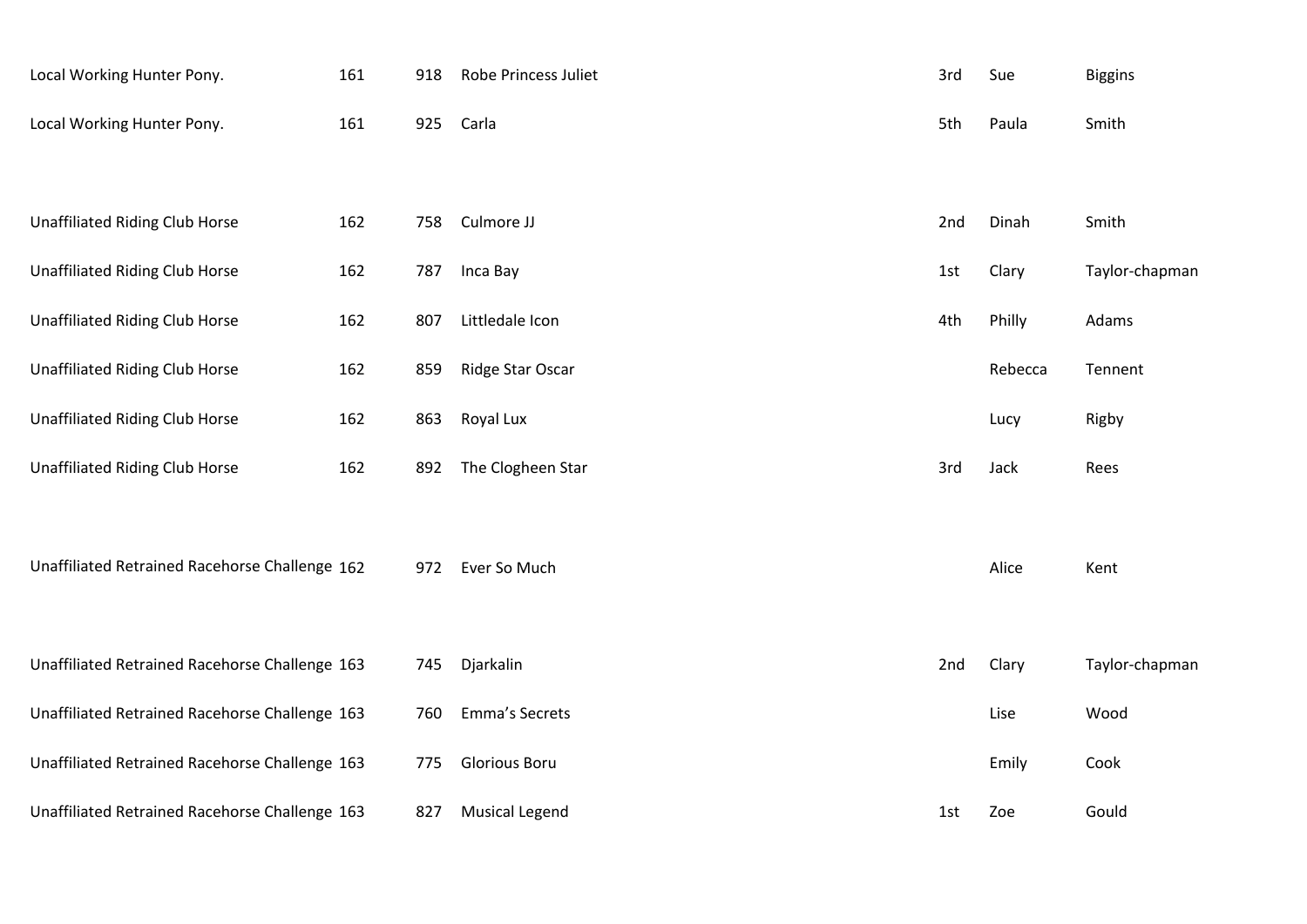| <b>Mounted Fancy Dress</b>                          | 164 | 710 | Ambra Jacaranda           |            | 1st | Millicent        | Rix           |
|-----------------------------------------------------|-----|-----|---------------------------|------------|-----|------------------|---------------|
| <b>Mounted Fancy Dress</b>                          | 164 | 927 | Castle View Billy Boy     |            |     | Christopher Dean |               |
|                                                     |     |     |                           |            |     |                  |               |
| CHAPS Non Native Open Ridden Qualifier              | 165 | 721 | Bella Viii                |            | 4th | Jo               | Powell        |
| CHAPS Non Native Open Ridden Qualifier              | 165 | 749 | Doylan Yves St Laurent    |            | 6th | Jackie           | Field         |
| CHAPS Non Native Open Ridden Qualifier              | 165 | 884 | Southway Donner Dancer    | Reserve Ch | 1st | Annabelle        | Harvey-mason  |
| CHAPS Non Native Open Ridden Qualifier              | 165 | 888 | Strinesdale Puzzle Master |            | 2nd | Imogene          | Aylwin        |
| CHAPS Non Native Open Ridden Qualifier              | 165 | 908 | <b>Withiel Max</b>        |            | 5th | <b>Becky</b>     | <b>Bray</b>   |
| CHAPS Non Native Open Ridden Qualifier              | 165 | 911 | Worsenden Geppetto        |            | 3rd | Sydney           | Wallis        |
| CHAPS Native/Cob/Tradition Open Ridden              |     |     |                           |            |     |                  |               |
| Qualifier                                           | 166 | 705 | Agent Cob                 |            |     | Avril            | Bartolomy     |
| CHAPS Native/Cob/Tradition Open Ridden<br>Qualifier | 166 | 754 | <b>Cuffstown Gent</b>     |            | 5th | Julie            | Benson        |
| CHAPS Native/Cob/Tradition Open Ridden<br>Qualifier | 166 | 788 | Ixion                     | Ch         | 1st | Lynn             | Russell       |
| CHAPS Native/Cob/Tradition Open Ridden<br>Qualifier | 166 | 812 | Lunar Eclipse             |            | 6th | Jade             | Algeo         |
| CHAPS Native/Cob/Tradition Open Ridden<br>Qualifier | 166 | 854 | <b>Red Warrior</b>        |            | 3rd | Roanna           | Hamilton      |
| CHAPS Native/Cob/Tradition Open Ridden<br>Qualifier | 166 | 881 | Silver Spring Toy Soldier |            |     | Ellie            | <b>Breach</b> |
| CHAPS Native/Cob/Tradition Open Ridden<br>Qualifier | 166 | 906 | Whiteash Willow           |            |     | Frances          | Beach         |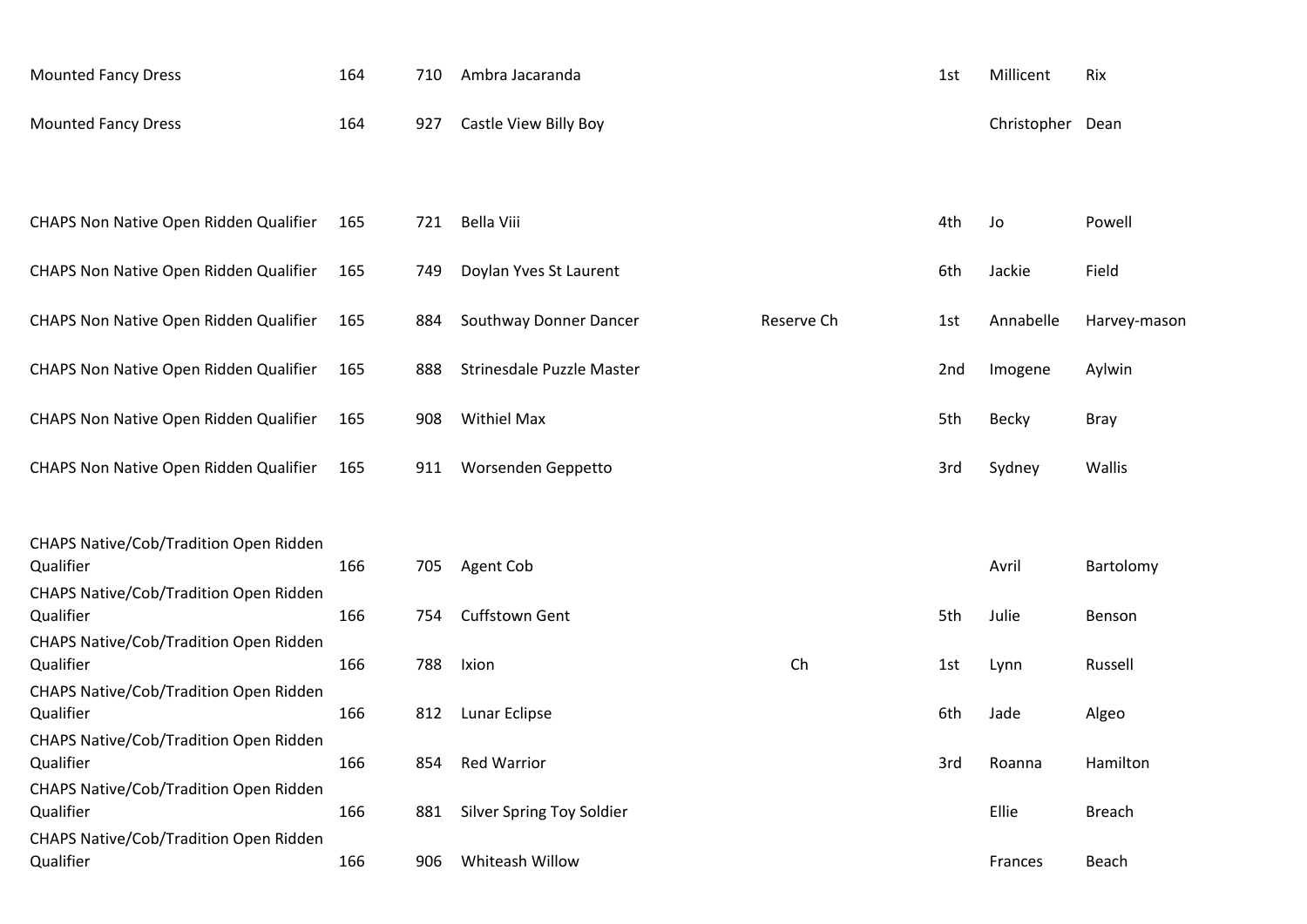| CHAPS Native/Cob/Tradition Open Ridden    |     |     |                        |            |     |           |                      |
|-------------------------------------------|-----|-----|------------------------|------------|-----|-----------|----------------------|
| Qualifier                                 | 166 | 942 | Kentchurch Statesman   |            | 4th | Vanessa   | <b>Boiling</b>       |
| CHAPS Native/Cob/Tradition Open Ridden    |     |     |                        |            |     |           |                      |
| Qualifier                                 | 166 | 949 | Princess Diana         |            |     | Annabelle | Harvey-mason         |
| CHAPS Native/Cob/Tradition Open Ridden    |     |     | Abbottswood Double     |            |     |           |                      |
| Qualifier                                 | 166 | 973 | Delight                |            | 2nd | Jayne     | <b>Purcell White</b> |
|                                           |     |     |                        |            |     |           |                      |
|                                           |     |     |                        |            |     |           |                      |
| Large Riding Horse                        | 167 | 797 | Kellythorpes Obsession |            |     | Janay     | Atherden             |
|                                           |     |     |                        |            |     |           |                      |
| Large Riding Horse                        | 167 | 846 | Pferde Stud Cezanne    |            |     | Rebekah   | Young                |
| Large Riding Horse                        | 167 | 857 | Ricciolan              |            | 1st | Katie     | Haswell              |
|                                           |     |     |                        |            |     | Miss      |                      |
| Large Riding Horse                        | 167 | 913 | Zagarto                |            | 2nd | Charlotte | Hooper               |
|                                           |     |     |                        |            |     |           |                      |
| Large Riding Horse                        | 167 | 961 | D'Aamascus             |            |     | Francis   | Atkinson             |
|                                           |     |     |                        |            |     |           |                      |
|                                           |     |     |                        |            |     |           |                      |
| <b>Small Riding Horse</b>                 | 168 | 732 | Carrhouse Double Take  | Reserve Ch | 2nd | Gina      | Desai                |
|                                           |     |     | Carwgwyn Whirlwind     |            |     |           |                      |
| <b>Small Riding Horse</b>                 | 168 | 733 | Romance                |            | 3rd | Emily     | Richardson           |
| <b>Small Riding Horse</b>                 | 168 | 910 | Woodseats Deja Vu      | Ch         | 1st | Phoebe    | Price                |
|                                           |     |     |                        |            |     |           |                      |
|                                           |     |     |                        |            |     |           |                      |
|                                           |     |     |                        |            |     |           |                      |
| In Hand Potential Sport Horse - Yearling  | 169 | 944 | Mawenzi                |            | 1st | Sara      | Roberts              |
|                                           |     |     |                        |            |     |           |                      |
|                                           |     |     |                        |            |     |           |                      |
| In Hand Potential Sport Horse - 2 yrs old | 170 | 702 | Abbotswood Reventon    |            |     | Katie     | Ruben                |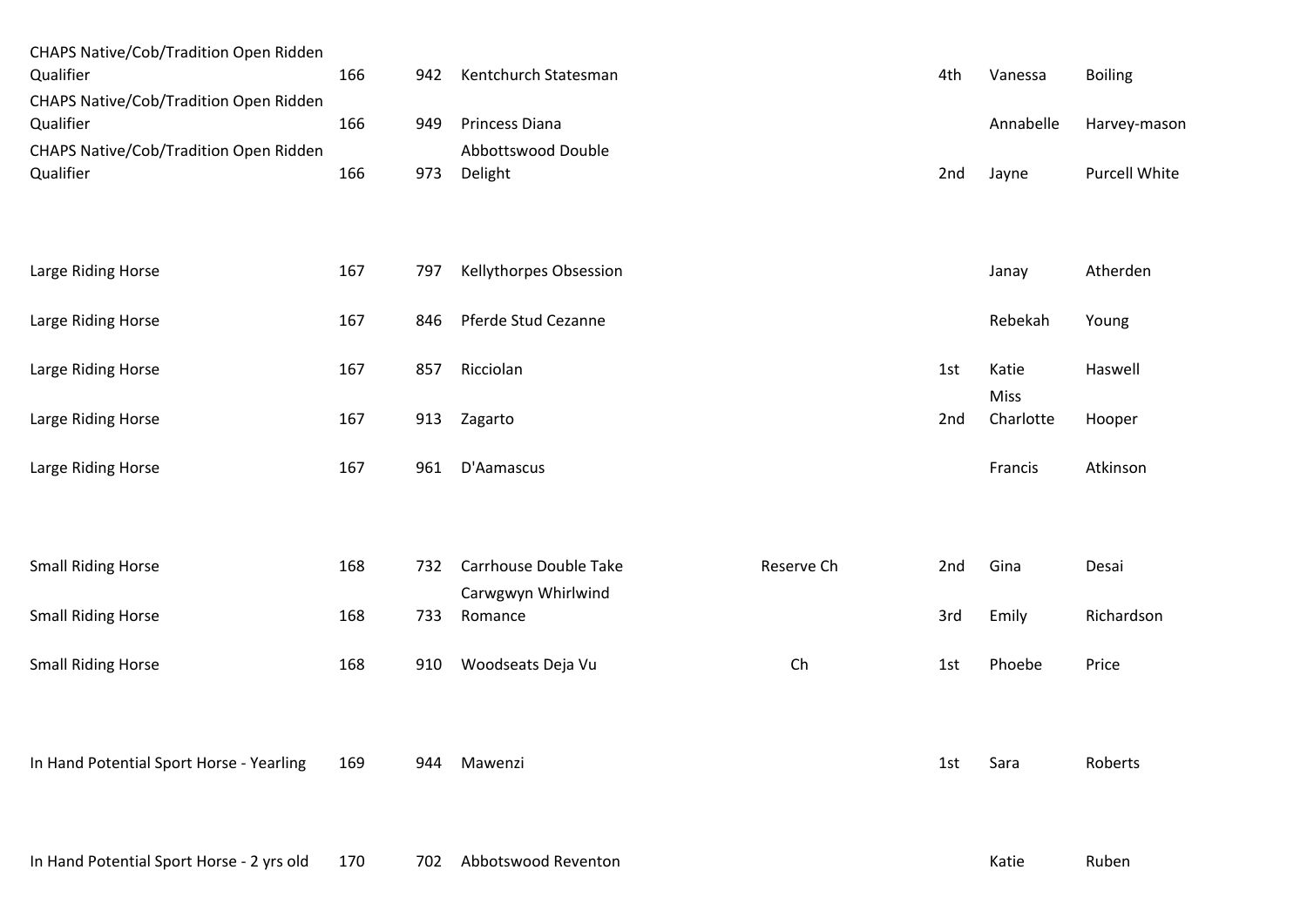| In Hand Potential Sport Horse - 2 yrs old | 170 | 737 | <b>Cgp Dancers Dream</b>     |                                     |     | Jeanette         | Taylor   |
|-------------------------------------------|-----|-----|------------------------------|-------------------------------------|-----|------------------|----------|
| In Hand Potential Sport Horse - 2 yrs old | 170 | 792 | Juno What's Up               | In Hand Sport Horse Ch              | 1st | Katie            | Preston  |
| In Hand Potential Sport Horse - 2 yrs old | 170 | 796 | Keep The Tempo               |                                     | 3rd | Alycia           | Port     |
| In Hand Potential Sport Horse - 2 yrs old | 170 | 897 | Time To Dream                | In Hand Sport Horse Reserve         | 2nd | Katherine        | Seymour  |
|                                           |     |     |                              |                                     |     |                  |          |
| In Hand Potential Sport Horse - 3 yrs old | 171 | 795 | Keep It Simplez              |                                     | 2nd | Alycia           | Port     |
| In Hand Potential Sport Horse - 3 yrs old | 171 | 866 | Sandlings Three Little Words |                                     |     | <b>E &amp; A</b> | Kelly    |
| In Hand Potential Sport Horse - 3 yrs old | 171 | 960 | Grand expectation            |                                     | 1st | Laura            | Paice    |
|                                           |     |     |                              |                                     |     |                  |          |
| In Hand Sport Horse Brood Mare            | 172 | 744 | <b>Cracklin Rosie</b>        |                                     | 1st | Marianne         | Willcoks |
|                                           |     |     |                              | In Hand Sport Horse Reserve Reserve |     |                  |          |
| In Hand Sport Horse Foal                  | 173 | 746 | <b>Cracklin Velvet Rose</b>  | Ch                                  | 1st | Catherine        | Hadfield |
|                                           |     |     |                              |                                     |     |                  |          |
| Side Saddle Equitation Chships            | 174 | 716 | Derrow Lad                   |                                     | 2nd | Moya             | Payne    |
| Side Saddle Equitation Chships            | 174 | 804 | Liberal Lady II              |                                     | 1st | Julia            | Izzard   |
| Side Saddle Equitation Chships            | 174 | 879 | Shildons Excalibur           |                                     | 6th | Hemi             | Spinney  |
| Side Saddle Equitation Chships            | 174 | 932 | Cyber Rocket                 |                                     | 5th | Suzy             | Bull     |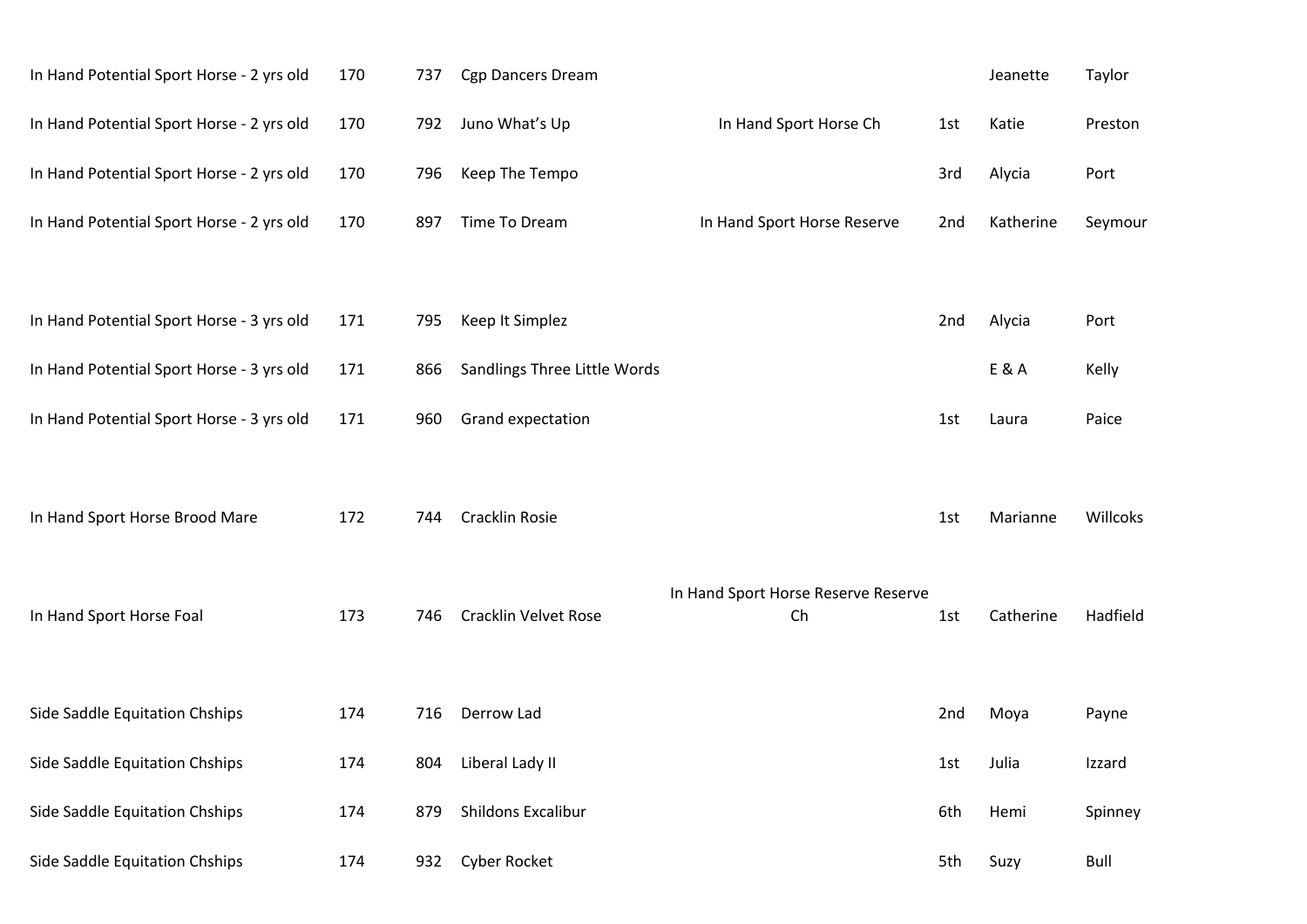| Side Saddle Equitation Chships              | 174 | 962 | Harley IV (GB)                    |     | Jade              | Philbin   |
|---------------------------------------------|-----|-----|-----------------------------------|-----|-------------------|-----------|
| Side Saddle Equitation Chships              | 174 | 963 | Diorissimo                        | 7th | Lois              | Seymour   |
| Side Saddle Equitation Chships              | 174 | 964 | Captain Elegance                  | 4th | Lauren            | Redstone  |
| Side Saddle Equitation Chships              | 174 | 969 | <b>Bwichclawdd Spotted Prince</b> | 3rd | <b>Lilly Rose</b> | Parker    |
|                                             |     |     |                                   |     |                   |           |
| Side Saddle Concours D'Elegance             | 175 | 804 | Liberal Lady II                   | 1st | Julia             | Izzard    |
| Side Saddle Concours D'Elegance             | 175 | 849 | Ptarmigan Thomas                  | 2nd | Vanessa           | Scandrett |
| Side Saddle Concours D'Elegance             | 175 | 879 | Shildons Excalibur                | 6th | Hemi              | Spinney   |
| Side Saddle Concours D'Elegance             | 175 | 904 | Wesley                            | 3rd | Rebecca           | Friend    |
| Side Saddle Concours D'Elegance             | 175 | 932 | Cyber Rocket                      | 4th | Suzy              | Bull      |
| Side Saddle Concours D'Elegance             | 175 | 945 | Orlando's Golden Girl             |     | Claire            | Lewis     |
| Side Saddle Concours D'Elegance             | 175 | 969 | <b>Bwichclawdd Spotted Prince</b> | 5th | <b>Lilly Rose</b> | Parker    |
|                                             |     |     |                                   |     |                   |           |
| Side Saddle Costume Concours d'Elegance 178 |     | 716 | Derrow Lad                        | 1st | Moya              | Payne     |
| Side Saddle Costume Concours d'Elegance 178 |     | 731 | Carne Lass                        |     | Coco              | Gray      |
| Side Saddle Costume Concours d'Elegance 178 |     | 852 | Ravens Primative Flight           | 3rd | Victoria          | Joyce     |
| Side Saddle Costume Concours d'Elegance 178 |     | 931 | <b>Curdons Reddy Teddy</b>        |     | Emily             | Saunders  |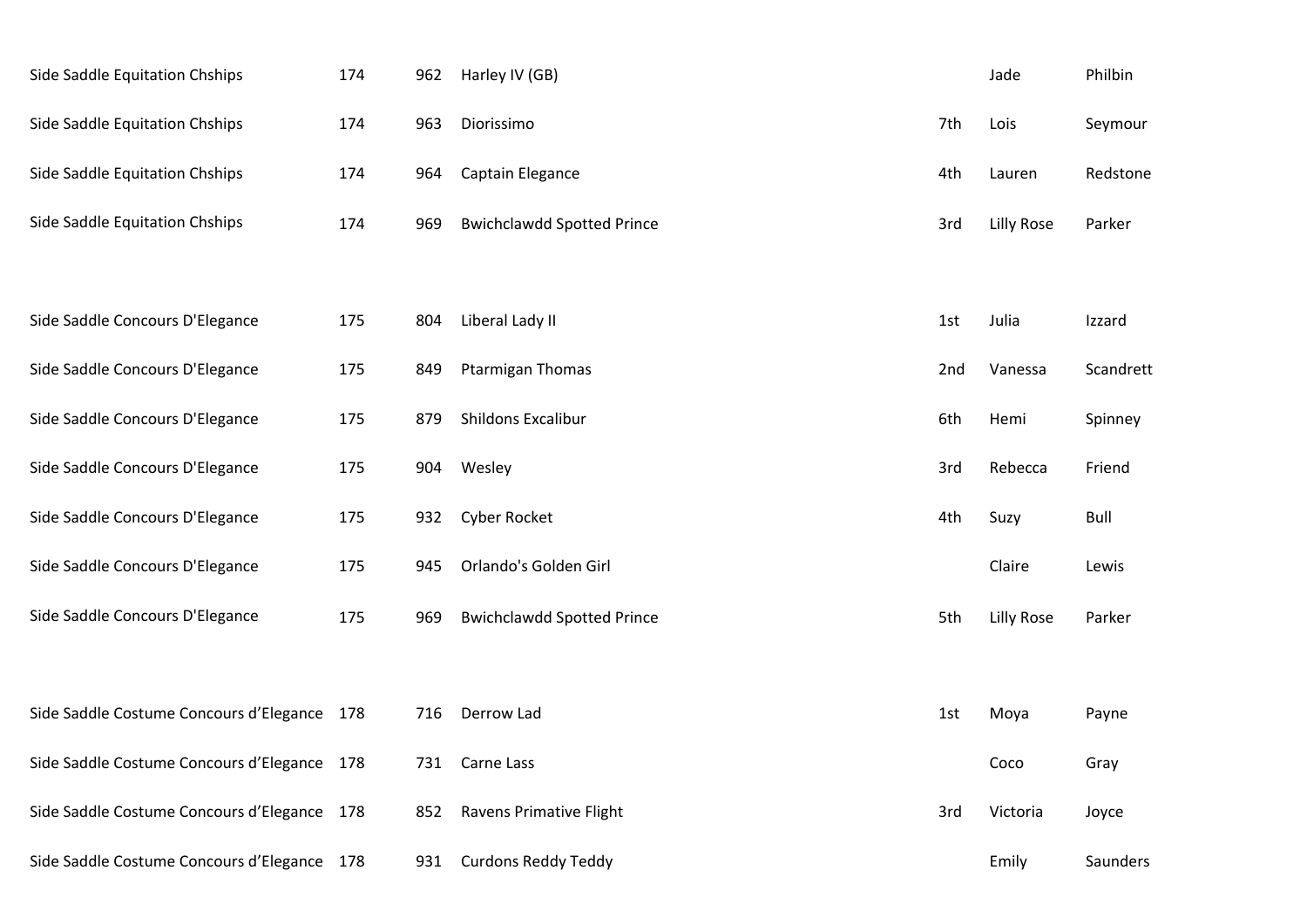| Side Saddle Costume Concours d'Elegance | 178 | 945 | Orlando's Golden Girl          |                                          |     | Claire     | Lewis     |
|-----------------------------------------|-----|-----|--------------------------------|------------------------------------------|-----|------------|-----------|
| Side Saddle Concours D'Elegance         | 178 | 964 | Captain Elegance               |                                          | 2nd | Lauren     | Redstone  |
|                                         |     |     |                                |                                          |     |            |           |
| Ridden Pure Bred Heavy Horse            | 179 | 734 | Castleview Chloe               | Ridden Heavy Horse Reserve               | 2nd | Kathryn    | Woods     |
| Ridden Pure Bred Heavy Horse            | 179 | 773 | Gasper De L'heute              | Ridden Heavy Horse Ch                    | 1st | Helen      | Francis   |
| Ridden Pure Bred Heavy Horse            | 179 | 893 | The Common Squire              |                                          |     | Joshua     | Velvick   |
| Ridden Pure Bred Heavy Horse            | 179 | 926 | Castle View Billy Boy          |                                          | 3rd | Louise     | Dean      |
|                                         |     |     |                                |                                          |     |            |           |
| Ridden Part Breed Heavy Horse           | 180 | 739 | Cob Dot Com                    |                                          | 2nd | Jo         | Cocker    |
| Ridden Part Breed Heavy Horse           | 180 | 772 | Garteen Gem                    | Ridden Heavy Horse Reserve Reserve<br>Ch | 1st | Liliane    | Widdows   |
| Ridden Part Breed Heavy Horse           | 180 | 782 | Hope Sir Lancelot              |                                          | 3rd | Jason      | Main      |
| Ridden Part Breed Heavy Horse           | 180 | 851 | Raci Rhubarb Crumble           |                                          | 4th | Paul       | Charman   |
| Ridden Part Breed Heavy Horse           | 180 | 930 | Clantara Shadow Play           |                                          |     | Avril      | Bartolomy |
|                                         |     |     |                                |                                          |     |            |           |
| Any Other Breed of Heavy Horse In Hand  | 181 | 893 | The Common Squire              |                                          |     | Joshua     | Velvick   |
| Any Other Breed of Heavy Horse In Hand  | 181 | 905 | White Ash Argon                |                                          | 3rd | Ian Warren | Williams  |
| Any Other Breed of Heavy Horse In Hand  | 181 | 909 | <b>Woodcock Prince Charlie</b> |                                          | 4th | Barbera    | Varney    |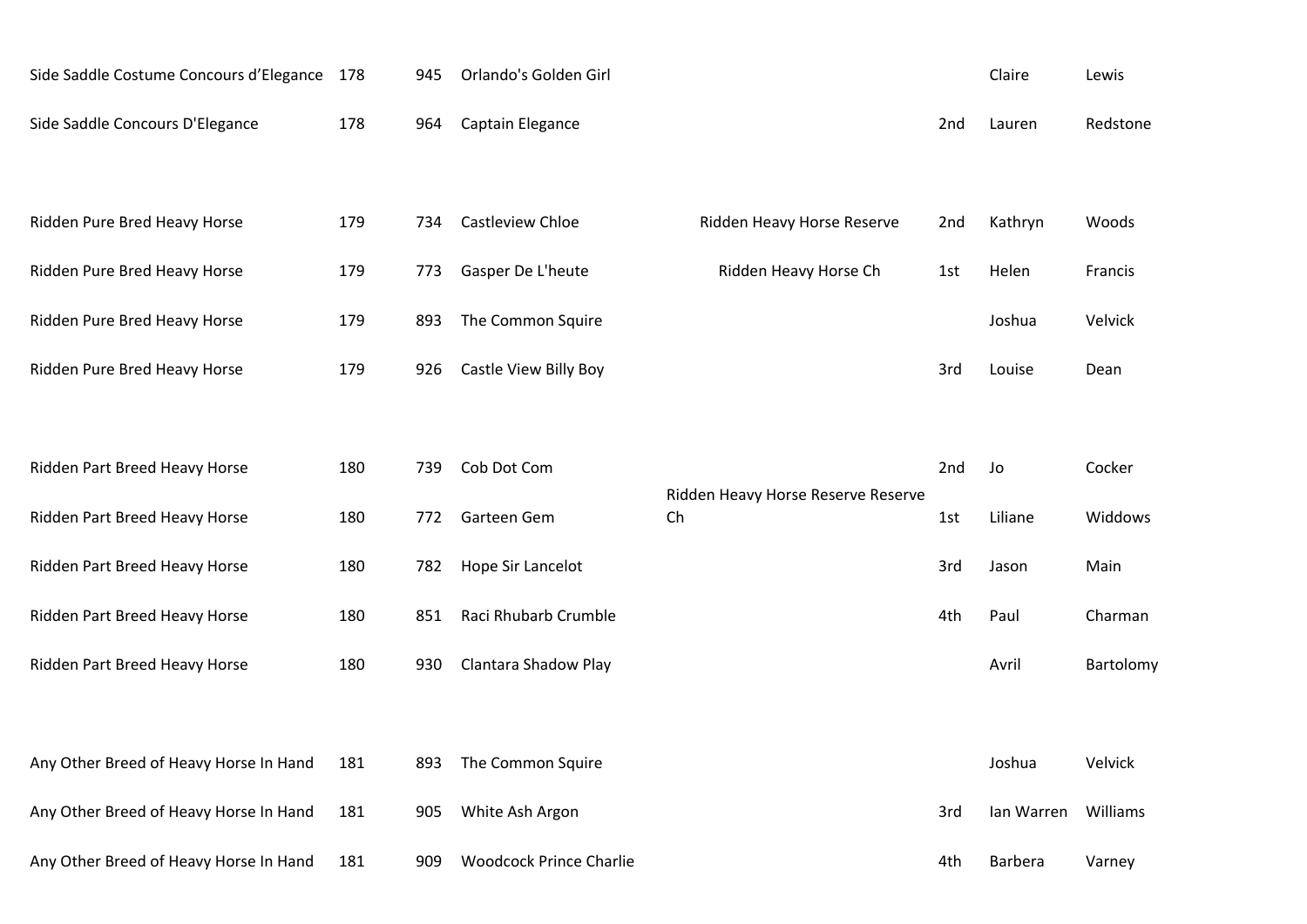| Any Other Breed of Heavy Horse In Hand                  | 181 | 919 | White Ash Xenon         |                       | 1st | Ian Warren Williams |          |
|---------------------------------------------------------|-----|-----|-------------------------|-----------------------|-----|---------------------|----------|
| Any Other Breed of Heavy Horse In Hand                  | 181 | 920 | White Ash Zelda         |                       | 5th | Ian Warren          | Williams |
| Any Other Breed of Heavy Horse In Hand                  | 181 | 926 | Castle View Billy Boy   |                       | 2nd | Louise              | Dean     |
| RoR OPEN Ridden Show Series Qualifier<br>2022           | 182 | 760 | Emma's Secrets          |                       | 2nd | Lise                | Wood     |
| RoR OPEN Ridden Show Series Qualifier<br>2022           | 182 | 784 | <b>Hot Desert</b>       |                       |     | Caroline            | Barbour  |
| RoR OPEN Ridden Show Series Qualifier<br>2022           | 182 | 843 | Penchesco               |                       |     | Charlene            | Smith    |
| RoR OPEN Ridden Show Series Qualifier<br>2022           | 182 | 971 | Call The Cops           | <b>RoR Reserve Ch</b> | 1st | Alice               | Kent     |
| <b>ROR AMATEUR Ridden Show Series</b>                   |     |     |                         |                       |     |                     |          |
| Qualifier 2022                                          | 183 | 760 | Emma's Secrets          |                       | 5th | Lise                | Wood     |
| <b>RoR AMATEUR Ridden Show Series</b><br>Qualifier 2022 | 183 | 775 | Glorious Boru           |                       | 7th | Emily               | Cook     |
| <b>RoR AMATEUR Ridden Show Series</b>                   |     |     |                         | RoR Ch                |     |                     |          |
| Qualifier 2022<br><b>RoR AMATEUR Ridden Show Series</b> | 183 | 827 | <b>Musical Legend</b>   |                       | 1st | Zoe                 | Gould    |
| Qualifier 2022                                          | 183 | 843 | Penchesco               |                       |     | Charlene            | Smith    |
| <b>RoR AMATEUR Ridden Show Series</b><br>Qualifier 2022 | 183 | 848 | <b>Provincial Pride</b> |                       | 6th | Sophie              | Aldrich  |
| <b>RoR AMATEUR Ridden Show Series</b><br>Qualifier 2022 | 183 |     | 882 Sir Clad            |                       | 8th | Lisa                | Barrett  |
| <b>RoR AMATEUR Ridden Show Series</b><br>Qualifier 2022 | 183 | 889 | Suehail                 |                       |     | Lyndsey             | Potts    |
| <b>ROR AMATEUR Ridden Show Series</b><br>Qualifier 2022 | 183 | 941 | Johns Gem               |                       | 4th | Phoebe              | Workman  |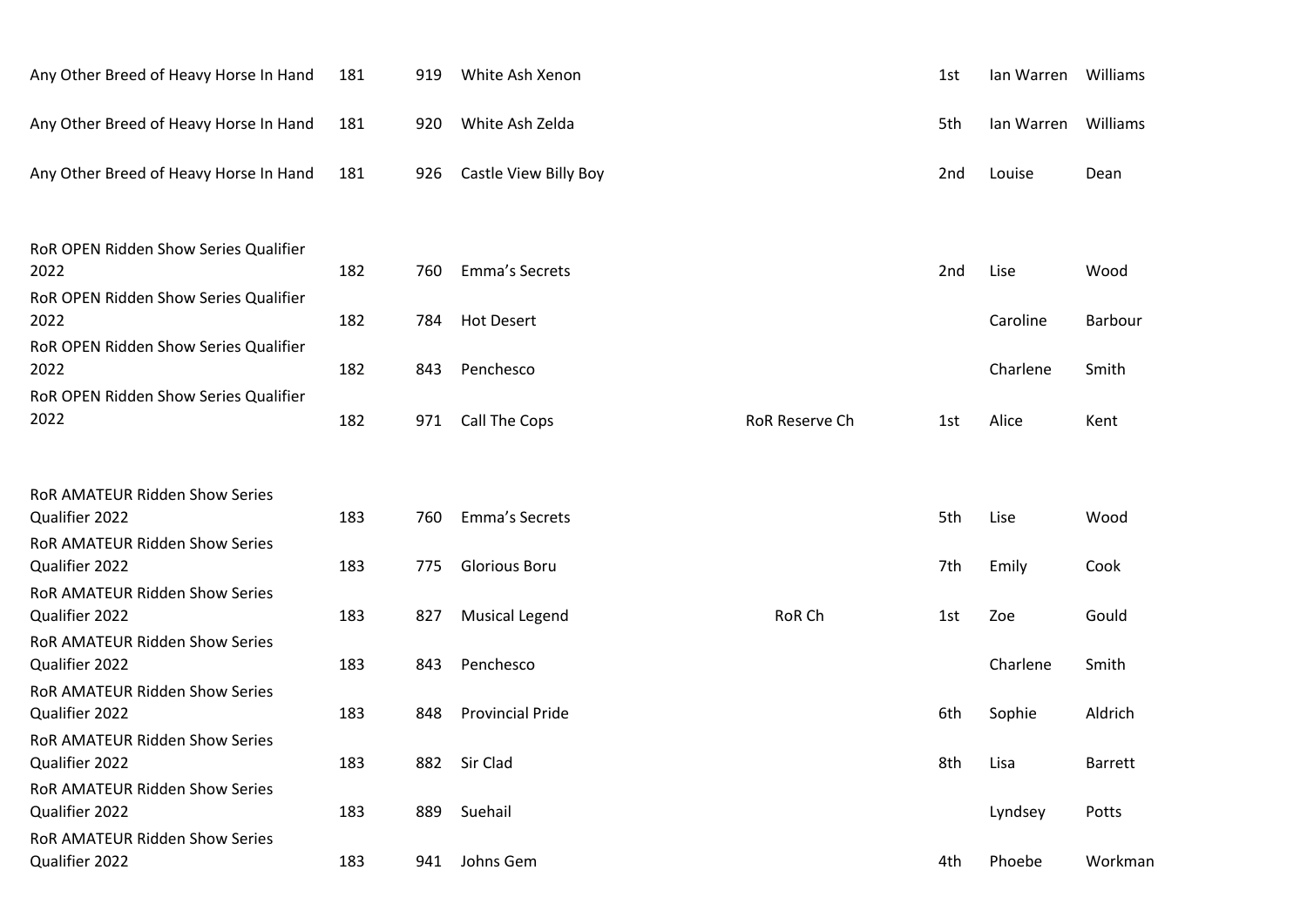| <b>RoR AMATEUR Ridden Show Series</b>                   |     |     |                             |                        |     |             |                |
|---------------------------------------------------------|-----|-----|-----------------------------|------------------------|-----|-------------|----------------|
| Qualifier 2022                                          | 183 | 954 | Sherjawy                    |                        | 3rd | Katie       | Fox            |
| <b>RoR AMATEUR Ridden Show Series</b><br>Qualifier 2022 | 183 | 956 | Symphony Of Kings           | RoR Reserve Reserve Ch | 2nd | Holly       | Gray           |
| <b>RoR AMATEUR Ridden Show Series</b><br>Qualifier 2022 | 183 | 971 | Call The Cops               |                        |     | Alice       | Kent           |
| <b>ROR OPEN IN HAND SHOW SERIES</b><br>QUALIFIER 2022   | 184 | 760 | Emma's Secrets              |                        | 5th | Lise        | Wood           |
| ROR OPEN IN HAND SHOW SERIES<br>QUALIFIER 2022          | 184 | 769 | Free Stone Hill             |                        | 1st | Michelle    | Critcher       |
| ROR OPEN IN HAND SHOW SERIES<br>QUALIFIER 2022          | 184 | 784 | <b>Hot Desert</b>           |                        |     | Caroline    | Barbour        |
| ROR OPEN IN HAND SHOW SERIES<br>QUALIFIER 2022          | 184 | 800 | Kilty Caul                  |                        | 3rd | Rhiannon    | Maclening      |
| ROR OPEN IN HAND SHOW SERIES<br>QUALIFIER 2022          | 184 | 882 | Sir Clad                    |                        | 4th | Lisa        | <b>Barrett</b> |
| ROR OPEN IN HAND SHOW SERIES<br>QUALIFIER 2022          | 184 | 954 | Sherjawy                    |                        | 2nd | Katie       | Fox            |
|                                                         |     |     |                             |                        |     |             |                |
| Pre Senior Ridden Horse or Pony                         | 185 | 711 | Ambra Jacaranda             |                        | 4th | Tally       | Rix            |
| Pre Senior Ridden Horse or Pony                         | 185 | 724 | <b>Bettells Bluebri Pie</b> |                        | 3rd | <b>Bree</b> | Pace           |
| Pre Senior Ridden Horse or Pony                         | 185 | 739 | Cob Dot Com                 | Reserve Ch             | 1st | Jo          | Cocker         |
| Pre Senior Ridden Horse or Pony                         | 185 | 802 | Lady Lodge Bo Tegan         |                        | 2nd | Debbie      | Riley          |
| Pre Senior Ridden Horse or Pony                         | 185 | 820 | Master Of The House         |                        |     | Kate        | Barber-lomax   |
| Pre Senior Ridden Horse or Pony                         | 185 | 848 | <b>Provincial Pride</b>     |                        |     | Sophie      | Aldrich        |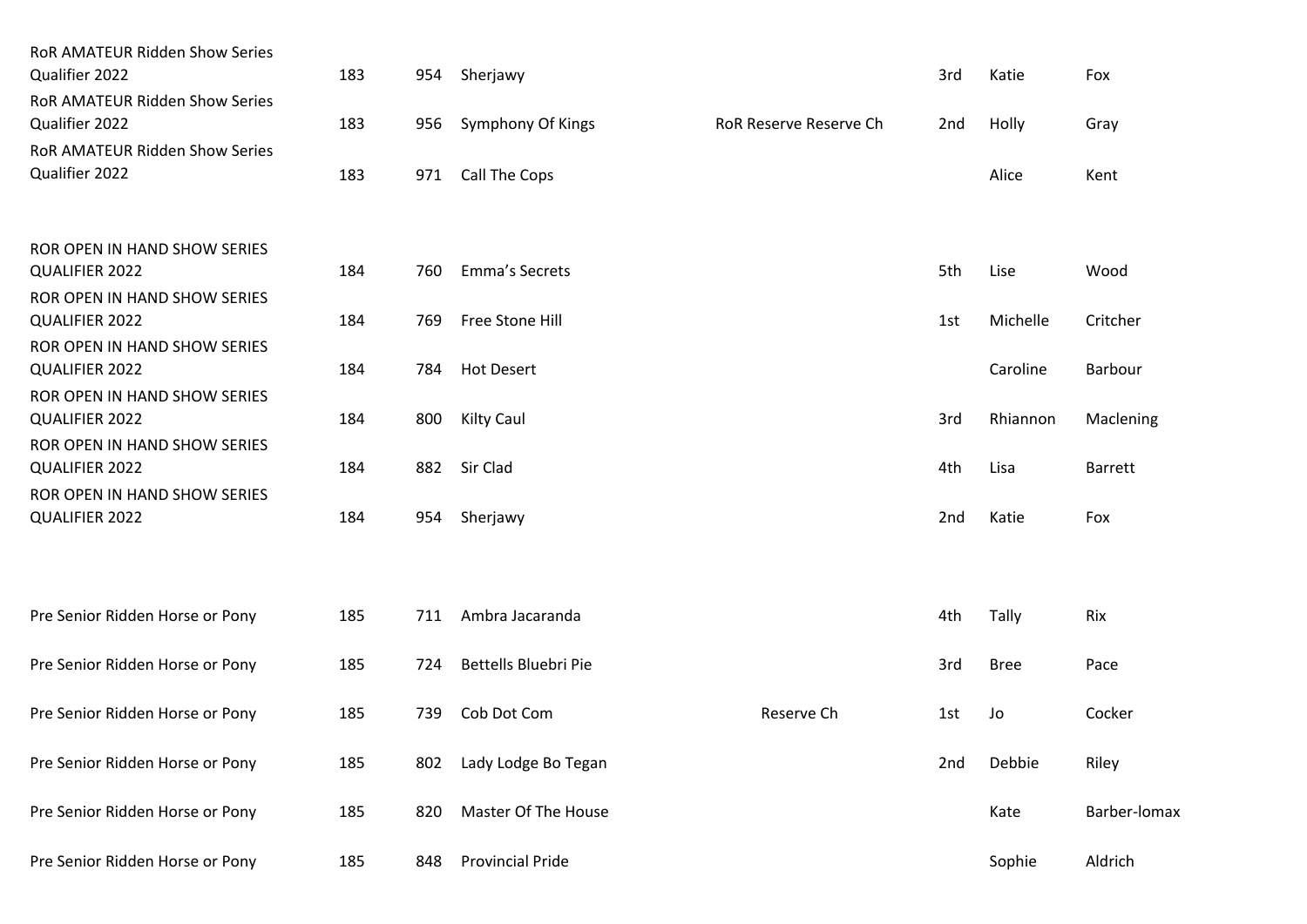| Senior Ridden Horse or Pony      | 186 | 779 | Henley Down High Society |                 | 3rd | Trudi                    | Sage                  |
|----------------------------------|-----|-----|--------------------------|-----------------|-----|--------------------------|-----------------------|
| Senior Ridden Horse or Pony      | 186 | 836 | <b>Orchard Belle</b>     |                 |     | Jess                     | Crook                 |
| Senior Ridden Horse or Pony      | 186 | 913 | Zagarto                  |                 | 4th | <b>Miss</b><br>Charlotte | Hooper                |
| Senior Ridden Horse or Pony      | 186 | 914 | Maygem Miss Independent  |                 |     | Jade                     | Cloude                |
| Senior Ridden Horse or Pony      | 186 | 915 | Inkomo Lukosi River      |                 |     | Joann                    | Sullivan              |
| Senior Ridden Horse or Pony      | 186 | 923 | <b>Bunclody Mill</b>     |                 | 2nd | Lesley                   | <b>Medlock Rogers</b> |
| Senior Ridden Horse or Pony      | 186 | 948 | Pippa                    |                 | 1st | Jemima                   | Willard               |
|                                  |     |     |                          |                 |     |                          |                       |
| Senior Plus Ridden Horse or Pony | 187 | 865 | Sam                      |                 |     | Amanda                   | Smith                 |
| Senior Plus Ridden Horse or Pony | 187 | 947 | Perfect Pete             | Ch              | 1st | Mathilda                 | Kirkman               |
| Senior Plus Ridden Horse or Pony | 187 | 970 | <b>Marlfield Duke</b>    |                 | 2nd | Fiona                    | Kent                  |
|                                  |     |     |                          |                 |     |                          |                       |
| Pure bred Arab-in-Hand           | 188 | 718 | Azura Magic              |                 | 4th | Julie                    | Hill                  |
| Pure bred Arab-in-Hand           | 188 | 762 | Sager Alenaya            |                 |     | Michael                  | Innes                 |
| Pure bred Arab-in-Hand           | 188 | 770 | <b>Gaillimh Fuerty</b>   | Arab In Hand Ch | 1st | Ellen                    | Shaw                  |
| Pure bred Arab-in-Hand           | 188 | 790 | Judals Shakaya           |                 |     | Jo                       | Cooper                |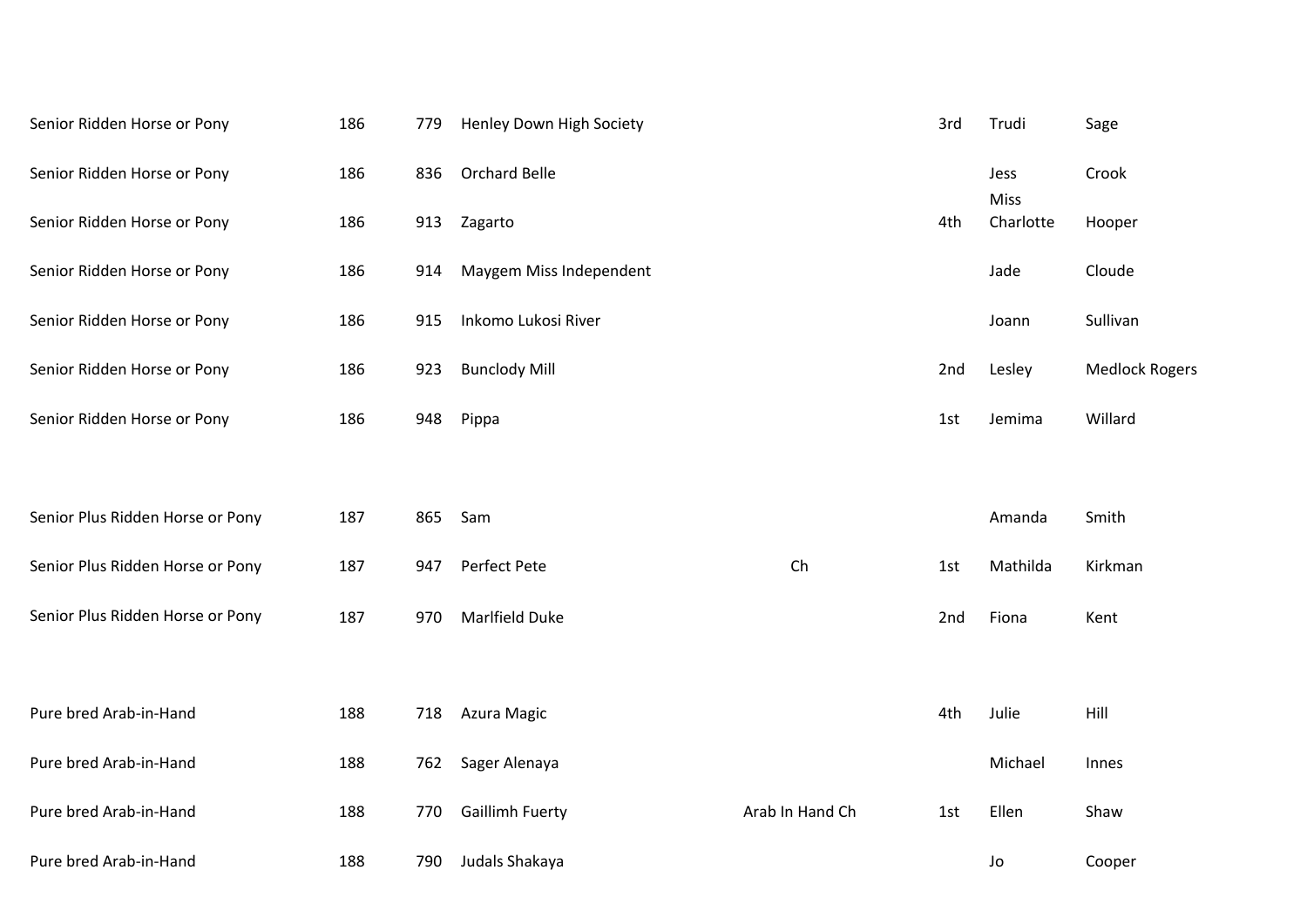| Pure bred Arab-in-Hand                 | 188 | 791 | Judals Tiffany                | Aran in Hand Reserve Reserve Ch      | 2nd | Jo        | Cooper         |
|----------------------------------------|-----|-----|-------------------------------|--------------------------------------|-----|-----------|----------------|
| Pure bred Arab-in-Hand                 | 188 | 853 | Red House Kasanova            |                                      | 3rd | Jackie    | Ashwell        |
|                                        |     |     |                               |                                      |     |           |                |
| Anglo/Part Bred Arab in Hand           | 189 | 753 | Cs Destiny                    |                                      | 4th | Amanda    | <b>Truss</b>   |
| Anglo/Part Bred Arab in Hand           | 189 | 764 | Erimus Royal Affair           |                                      | 3rd | Courtney  | Clarke         |
| Anglo/Part Bred Arab in Hand           | 189 | 780 | Aramis Dreamcatcher           | Arab in Hand Reserve Ch              | 1st | Helen     | <b>Cummins</b> |
| Anglo/Part Bred Arab in Hand           | 189 | 821 | Menedh Sky Lark               |                                      | 2nd | Amanda    | <b>Truss</b>   |
| Anglo/Part Bred Arab in Hand           | 189 | 825 | <b>Moluccas Aniseed Angi</b>  |                                      |     | Trudi     | Sage           |
|                                        |     |     |                               |                                      |     |           |                |
| NPS Show Pony In Hand - 2yr and 3yrs   | 190 | 803 | Ladysden White Admiral        |                                      |     | Angela J  | Kember         |
| NPS Show Pony In Hand - 2yr and 3yrs   | 190 | 831 | Newfielden Connissour         | Arab in Hand Ch                      | 1st | Jan       | Carmichael     |
| NPS Show Pony In Hand - 2yr and 3yrs   | 190 | 835 | Ninfield Katie S Delight      |                                      | 2nd | Sally Ann | Dale           |
|                                        |     |     |                               |                                      |     |           |                |
| NPS Show Pony in hand - 4yrs and older | 191 | 764 | Erimus Royal Affair           | NPS Show Pony In Hand Reserve Ch 1st |     | Courtney  | Clarke         |
| NPS Show Pony in hand - 4yrs and older | 191 | 825 | <b>Moluccas Aniseed Angel</b> |                                      |     | Trudi     | Sage           |
|                                        |     |     |                               |                                      |     |           |                |
| Ridden Arabs                           | 192 | 733 | Carwgwyn Whirlwind<br>Romance |                                      | 2nd | Emily     | Richardson     |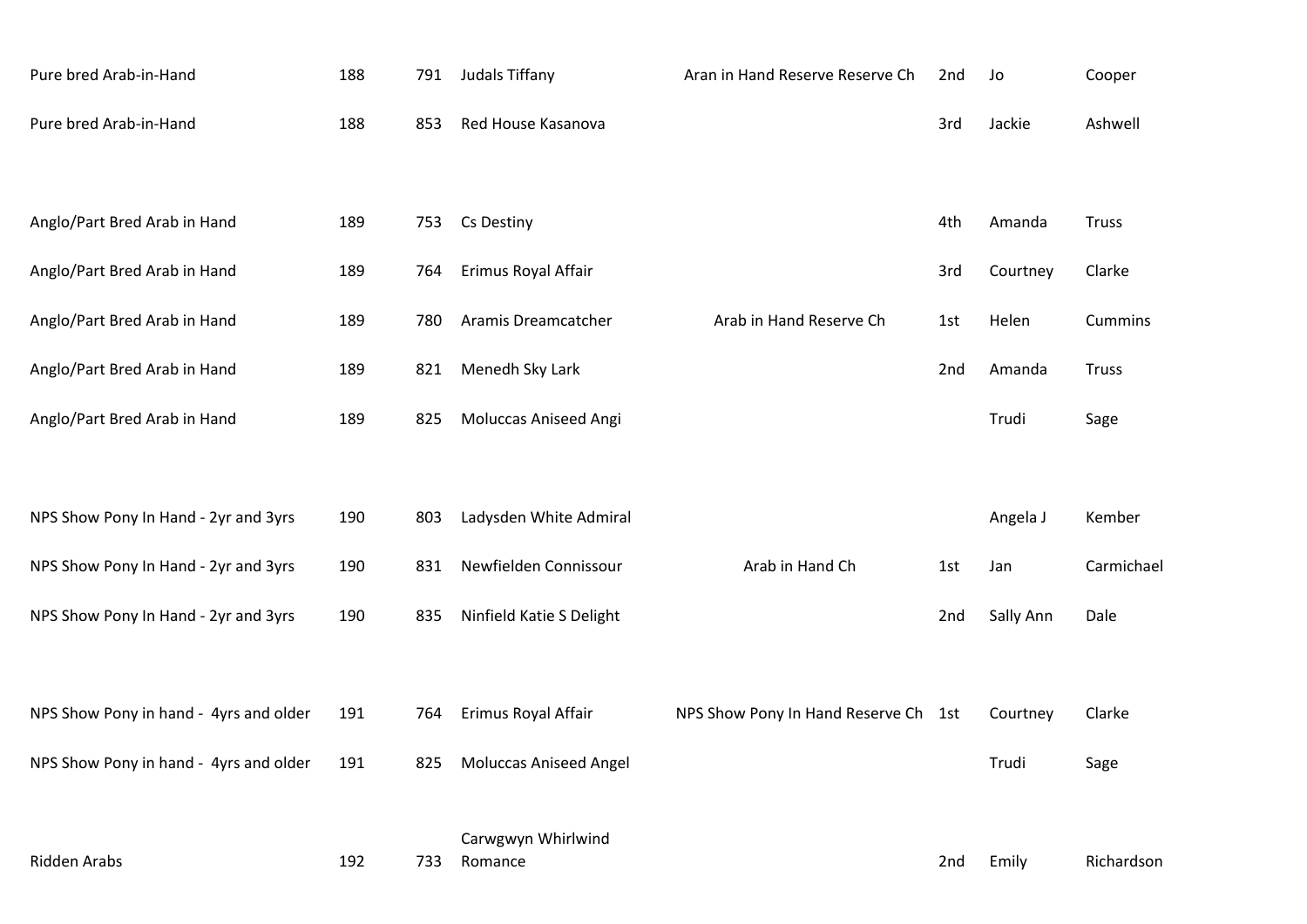| <b>Ridden Arabs</b>                                  | 192 | 768 | Forever Monther Benjani             |                            | 4th | Sarah        | Nundy         |
|------------------------------------------------------|-----|-----|-------------------------------------|----------------------------|-----|--------------|---------------|
| Ridden Arabs                                         | 192 | 822 | Menedh Sky Lark                     |                            | 3rd | Taz          | Tomlinson     |
| Ridden Arabs                                         | 192 | 855 | <b>Redhouse Forever</b>             |                            |     | Gillian      | Applegate     |
| Ridden Arabs                                         | 192 | 860 | Rivierah                            |                            | 1st | Domino       | Rodgers       |
|                                                      |     |     |                                     |                            |     |              |               |
| Miniature Horse - 3yrs old and over Stallion 193     |     | 794 | Karosel Alamo's Spot The<br>Star    | Miniature Horse Reserve Ch | 1st | Rosemary     | Leppard       |
| Miniature Horse - 3yrs old and over Stallion 193     |     | 870 | Shadowplay Beyond The<br>Pale       |                            | 2nd | Gary         | Sparrow       |
| Miniature Horse - 3yrs old and over Stallion 193     |     | 952 | Ragnolds Dunlin                     |                            | 3rd | Emma         | <b>Stares</b> |
|                                                      |     |     |                                     |                            |     |              |               |
| Miniature Horse - 3yrs old and over Mare             | 194 | 747 | Donabi Uk Eagles Chantilly<br>Lace  | Miniature Horse Ch         | 1st | Alison       | Parsons       |
| Miniature Horse - 3yrs old and over Mare             | 194 | 793 | Karosel Alamo's Kalluna             |                            | 2nd | Rosemary     | Leppard       |
|                                                      |     |     |                                     |                            |     |              |               |
| Miniature Horse - 3yrs old and over<br>Gelding       | 195 | 868 | Seamist Bo Jolais                   |                            | 1st | Alison       | Parsons       |
|                                                      |     |     |                                     |                            |     |              |               |
| Miniature Horse - 2yrs old colt, filly or<br>gelding | 196 | 856 | Ribbons Graffiti Captain<br>Tom     |                            | No  | Show Melanie | Hurrell       |
|                                                      |     |     |                                     |                            |     |              |               |
| Miniature Horse - yearling colt, filly or<br>gelding | 197 | 714 | Apollos Dancing In The<br>Moonlight |                            | 1st | Gary         | Sparrow       |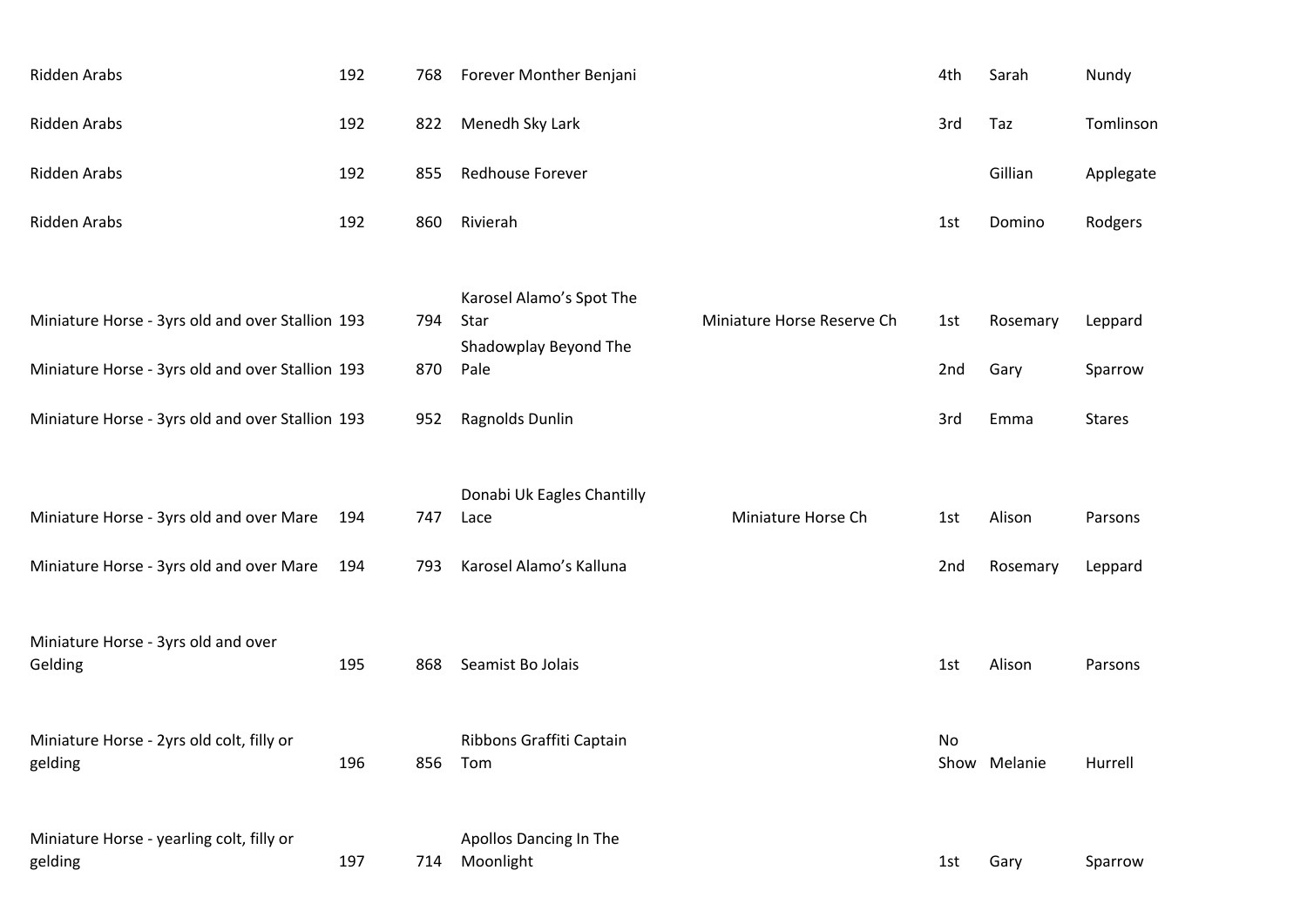| Mini Miniature Horse - yearling and over        | 198 | 747 | Donabi Uk Eagles Chantilly<br>Lace |                                 | 1st | Alison                 | Parsons              |
|-------------------------------------------------|-----|-----|------------------------------------|---------------------------------|-----|------------------------|----------------------|
| <b>Unaffiliated Riding Horse</b>                | 199 | 799 | Kilfoylan Jester                   |                                 | 1st | Caroline               | Reynolds             |
| <b>Unaffiliated Riding Horse</b>                | 199 | 817 | Maescrofta Regal Charm             |                                 | 2nd | Jessica<br><b>Miss</b> | Roberts              |
| <b>Unaffiliated Riding Horse</b>                | 199 | 913 | Zagarto                            |                                 | 3rd | Charlotte              | Hooper               |
| <b>Unaffiliated Riding Horse</b>                | 199 | 934 | Dell                               |                                 | 4th | Beth                   | Giddings             |
|                                                 |     |     |                                    |                                 |     |                        |                      |
| CHAPS (UK) In Hand Youngstock Qualifier         | 200 | 702 | Abbotswood Reventon                |                                 |     | Jayne                  | <b>Purcell White</b> |
| CHAPS (UK) In Hand Youngstock Qualifier         | 200 | 715 | Arabella Sunny Lloyd               | <b>CHAPS In hand Reserve Ch</b> | 1st | Clare                  | Castle               |
| CHAPS (UK) In Hand Youngstock Qualifier         | 200 | 937 | Firle Queen Bee                    |                                 | 2nd | Lisa                   | Turner               |
| CHAPS (UK) Non-Native Open In Hand              |     |     |                                    |                                 |     |                        |                      |
| Qualifier<br>CHAPS (UK) Non-Native Open In Hand | 201 | 702 | Abbotswood Reventon                |                                 |     | Jayne                  | <b>Purcell White</b> |
| Qualifier                                       | 201 | 722 | <b>Bellbrook Jasper</b>            |                                 |     | Lucy                   | <b>Breach</b>        |
| CHAPS (UK) Non-Native Open In Hand<br>Qualifier | 201 | 757 | Embla Jakira                       |                                 |     | Lauren                 | <b>Blaber</b>        |
| CHAPS (UK) Non-Native Open In Hand<br>Qualifier | 201 | 759 | Dempsey                            |                                 |     | Gillian                | Ransome              |
| CHAPS (UK) Non-Native Open In Hand<br>Qualifier | 201 | 884 | Southway Donner Dancer             |                                 | 1st | Annabelle              | Harvey-mason         |
|                                                 |     |     |                                    |                                 |     |                        |                      |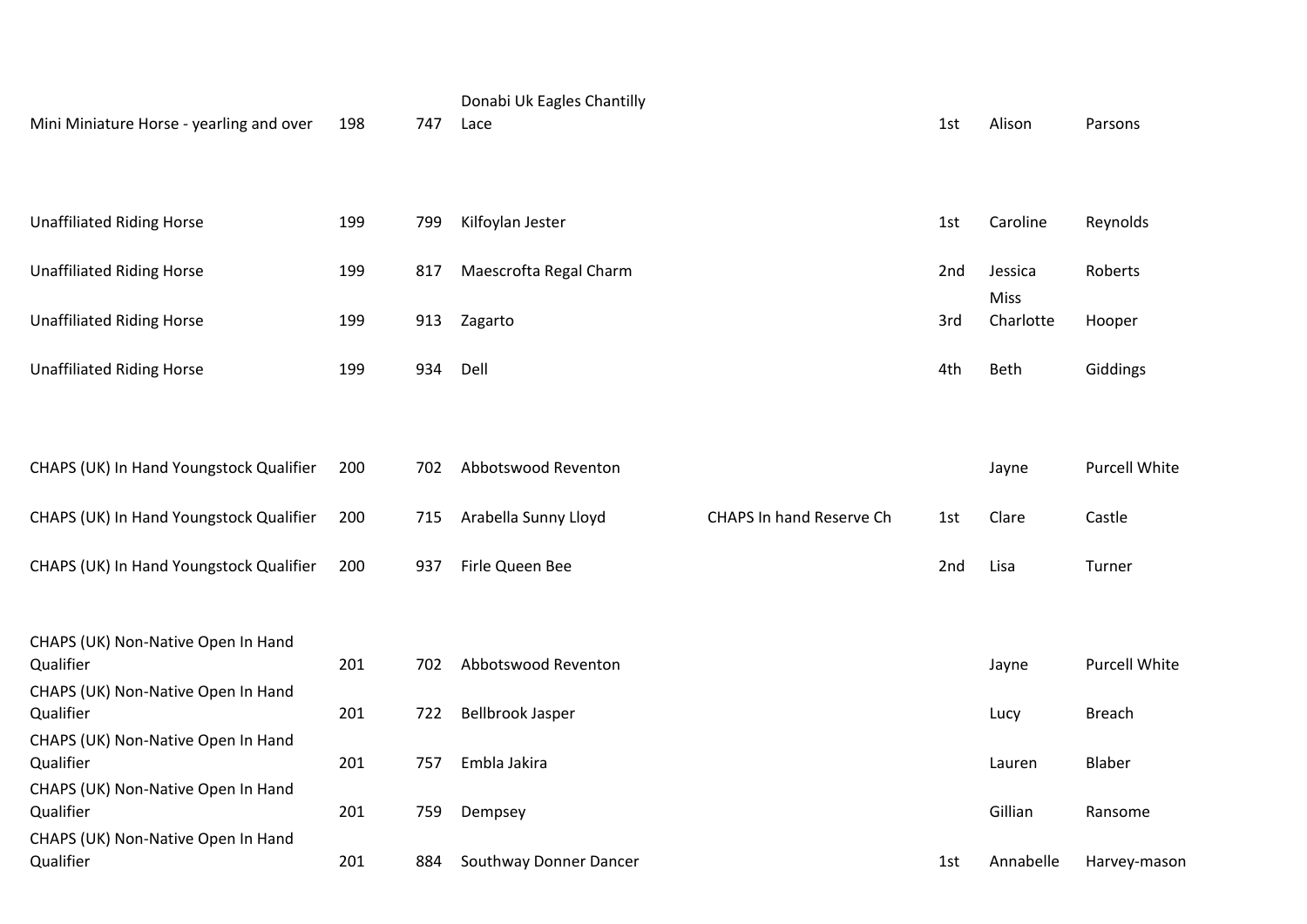| CHAPS (UK) Non-Native Open In Hand<br>Qualifier                                                       | 201 | 908 | <b>Withiel Max</b>        |                  |                 | <b>Becky</b> | <b>Bray</b>    |
|-------------------------------------------------------------------------------------------------------|-----|-----|---------------------------|------------------|-----------------|--------------|----------------|
| CHAPS (UK) Native/Cob/Traditional Open<br>In Hand Qualifier                                           | 202 | 854 | <b>Red Warrior</b>        | CHAPS in Hand Ch | 1st             | Roanna       | Hamilton       |
| CHAPS (UK) Native/Cob/Traditional Open<br>In Hand Qualifier                                           | 202 | 881 | Silver Spring Toy Soldier |                  | 3rd             | Ellie        | <b>Breach</b>  |
| CHAPS (UK) Native/Cob/Traditional Open<br>In Hand Qualifier<br>CHAPS (UK) Native/Cob/Traditional Open | 202 | 895 | The Undertaker            |                  | 4th             | Courtney     | Clarke         |
| In Hand Qualifier<br>CHAPS (UK) Native/Cob/Traditional Open                                           | 202 | 916 | Princess B                |                  | 5th             | Connor       | Wilkinson      |
| In Hand Qualifier                                                                                     | 202 | 942 | Kentchurch Statesman      |                  | 2 <sub>nd</sub> | Vanessa      | <b>Boiling</b> |
| Pre-Senior In Hand Horse or Pony 15 - 18                                                              |     |     |                           |                  |                 |              |                |
| years old                                                                                             | 203 | 752 | <b>Eclipse Debut</b>      |                  |                 | <b>Becky</b> | <b>Bray</b>    |
| Pre-Senior In Hand Horse or Pony 15 - 18<br>years old                                                 | 203 | 759 | Dempsey                   |                  |                 | Gillian      | Ransome        |
| Pre-Senior In Hand Horse or Pony 15 - 18<br>years old                                                 | 203 | 819 | Marsh Midas               |                  |                 | Jan          | Carmichael     |
| Pre-Senior In Hand Horse or Pony 15 - 18<br>years old                                                 | 203 | 834 | Nicotiana Snow Sox        |                  | 3rd             | Lisa         | Weaver         |
| Pre-Senior In Hand Horse or Pony 15 - 18<br>years old                                                 | 203 | 894 | The Secret's Out          |                  | 1st             | Anne         | Allison        |
| Pre-Senior In Hand Horse or Pony 15 - 18<br>years old                                                 | 203 | 933 | Danaway Magnus            |                  | 4th             | Julie        | Edmed          |
| Pre-Senior In Hand Horse or Pony 15 - 18<br>years old                                                 | 203 | 968 | <b>Bruce Almighty</b>     |                  | 2nd             | Nigel        | Pike           |
| Senior In Hand Horse or Pony 19-23 Years                                                              |     |     |                           |                  |                 |              |                |
| old                                                                                                   | 204 | 779 | Henley Down High Society  |                  | 2nd             | Trudi        | Sage           |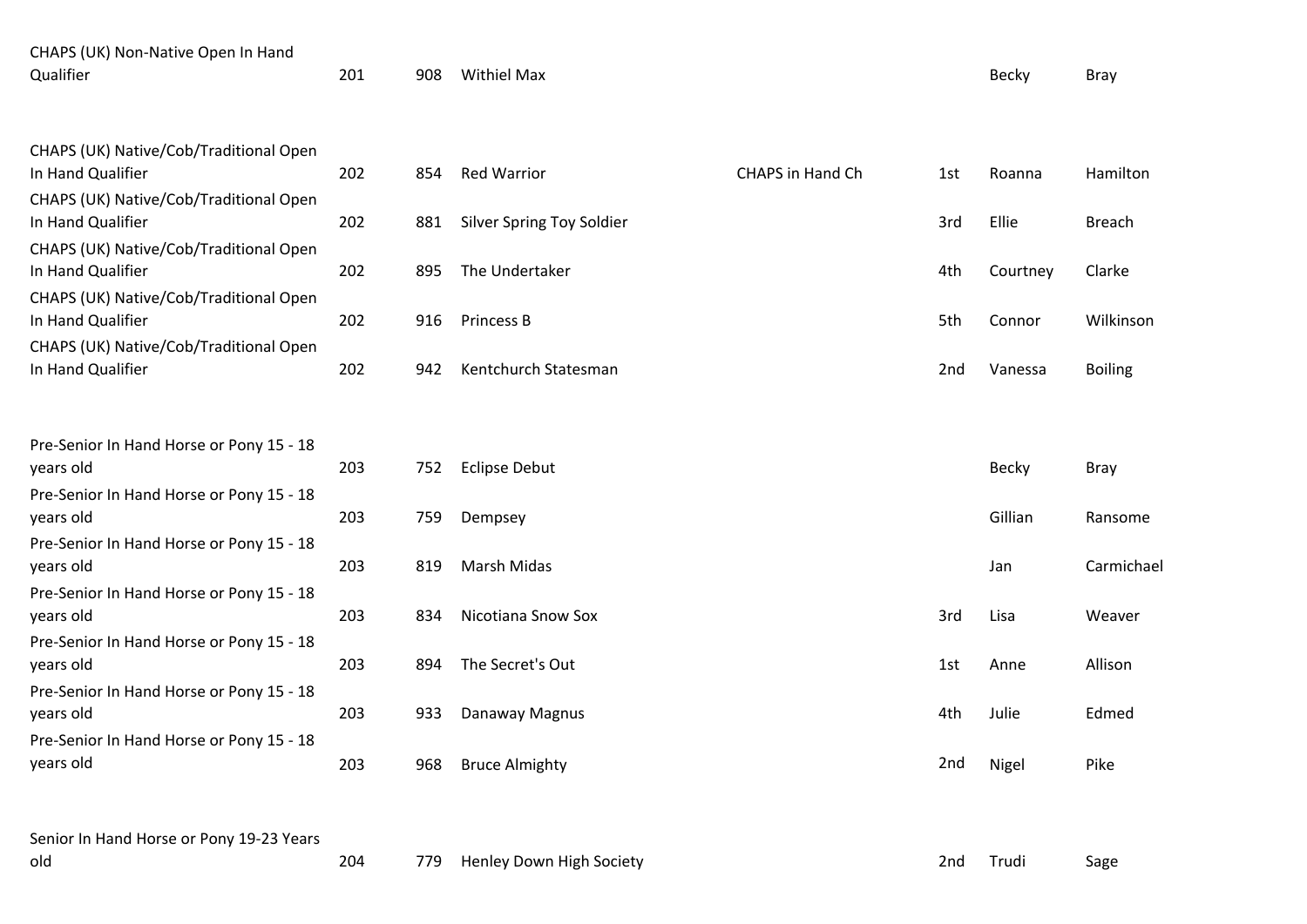| Senior In Hand Horse or Pony 19-23 Years<br>old          | 204 | 801       | Knightoncombe Kingfisher |         | 6th | G<br>Woodward | & J Russell    |
|----------------------------------------------------------|-----|-----------|--------------------------|---------|-----|---------------|----------------|
| Senior In Hand Horse or Pony 19-23 Years<br>old          | 204 | 836       | <b>Orchard Belle</b>     |         |     | Jess          | Crook          |
| Senior In Hand Horse or Pony 19-23 Years<br>old          | 204 | 842       | Pedro                    |         | 5th | Lorraine      | Charsley       |
| Senior In Hand Horse or Pony 19-23 Years<br>old          | 204 | 916       | <b>Princess B</b>        | Ch      | 1st | Connor        | Wilkinson      |
| Senior In Hand Horse or Pony 19-23 Years<br>old          | 204 | 946       | Pantymel Rocket          |         | 3rd | Zoe           | Coombs         |
| Senior In Hand Horse or Pony 19-23 Years<br>old          | 204 | 958       | <b>Twyford Elen</b>      |         | 4th | Lisa          | Turner         |
| Senior Plus In Hand Horse or Pony 24 Years               |     |           |                          |         |     |               |                |
| old & Over<br>Senior Plus In Hand Horse or Pony 24 Years | 205 | 703       | Abergavenny. Nobility    |         | 2nd | Fiona         | Harding        |
| old & Over                                               | 205 | 883       | Skywood Tic-toc          |         |     | Jade          | Algeo          |
| Senior Plus In Hand Horse or Pony 24 Years<br>old & Over | 205 | 912 Yentl |                          |         | 3rd | Poppy         | Jones          |
| Senior Plus In Hand Horse or Pony 24 Years<br>old & Over | 205 | 953       | Rimberley                | Reserve | 1st | lan           | Harris         |
| In Hand Foreign Breeds - any age                         | 206 | 738       | Chamfron Compestela      |         | 2nd | Hannah        | Gardiner       |
|                                                          |     |           |                          |         |     |               |                |
| In Hand Foreign Breeds - any age                         | 206 | 765       | Estribo                  |         | 1st | Jackie        | Broughton      |
| In Hand Foreign Breeds - any age                         | 206 | 899       | Verano                   |         | 3rd | Derina        | Reed           |
| In Hand Foreign Breeds - any age                         | 206 |           | W/D Haysden Scaramanga   |         |     | Jen           | Baldwin-murphy |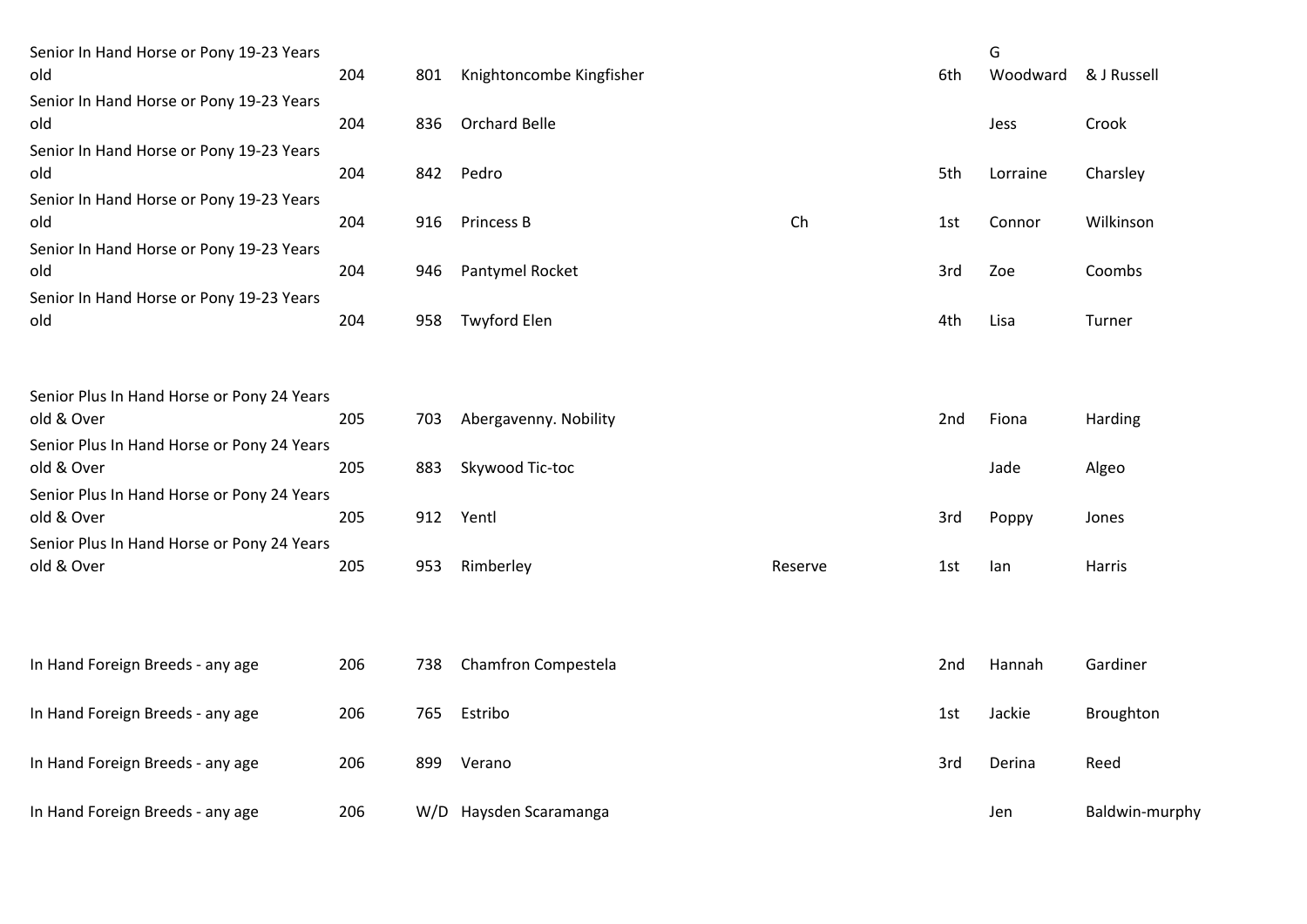| Unaffiliated Coloured Horse/Pony in-hand 207 |     | 708 | Alvin Winston Arthur                    |                                 | 1st | Sophie    | Archer         |
|----------------------------------------------|-----|-----|-----------------------------------------|---------------------------------|-----|-----------|----------------|
| Unaffiliated Coloured Horse/Pony in-hand     | 207 | 738 | Chamfron Compestela                     |                                 |     | Hannah    | Gardiner       |
| Unaffiliated Coloured Horse/Pony in-hand 207 |     | 753 | Cs Destiny                              |                                 |     | Amanda    | <b>Truss</b>   |
| Unaffiliated Coloured Horse/Pony in-hand 207 |     | 781 | <b>Hillsides Sonic Star</b>             |                                 |     | Rebekah   | Marks-hubbard  |
| Unaffiliated Coloured Horse/Pony in-hand     | 207 | 829 | Myboys Ayasha                           |                                 | 6th | Lily      | Tucker-wallis  |
| Unaffiliated Coloured Horse/Pony in-hand 207 |     | 844 | Pandoras El Summer<br>Romance           |                                 | 3rd | Esme      | Haizelden      |
| Unaffiliated Coloured Horse/Pony in-hand 207 |     | 872 | Shannon Valley Sinatra                  |                                 |     | Jo        | Cocker         |
| Unaffiliated Coloured Horse/Pony in-hand     | 207 | 885 | Spartan's Achilles                      |                                 |     | Madeleine | Jeeves         |
| Unaffiliated Coloured Horse/Pony in-hand     | 207 | 966 | <b>Marshall Meadow Mighty</b><br>Samson |                                 | 5th | Helen     | Wilkinson      |
| Unaffiliated Coloured Horse/Pony in-hand     | 207 | 967 | Coast Picture this                      |                                 | 4th | Connie    | Smith          |
| Unaffiliated Coloured Horse/Pony in-hand     | 207 | 968 | <b>Bruce Almighty</b>                   |                                 | 2nd | Nigel     | Pike           |
| Unaffiliated Coloured Horse/Pony in-hand     | 207 |     | W/D Haysden Scaramanga                  |                                 |     | Jen       | Baldwin-murphy |
|                                              |     |     |                                         |                                 |     |           |                |
| Ridden Foreign Breeds 4 years and over       | 208 | 765 | Estribo                                 |                                 | 4th | Jackie    | Broughton      |
| Ridden Foreign Breeds 4 years and over       | 208 | 773 | Gasper De L'heute                       | Foreign Breed Ch                | 1st | Helen     | Francis        |
| Ridden Foreign Breeds 4 years and over       | 208 | 786 | Imperial                                | Foreign Breed Reserve Champoion | 2nd | Leila     | Rahmatallah    |
| Ridden Foreign Breeds 4 years and over       | 208 | 806 | Lirico                                  |                                 | 3rd | Sherene   | Rahmatallah    |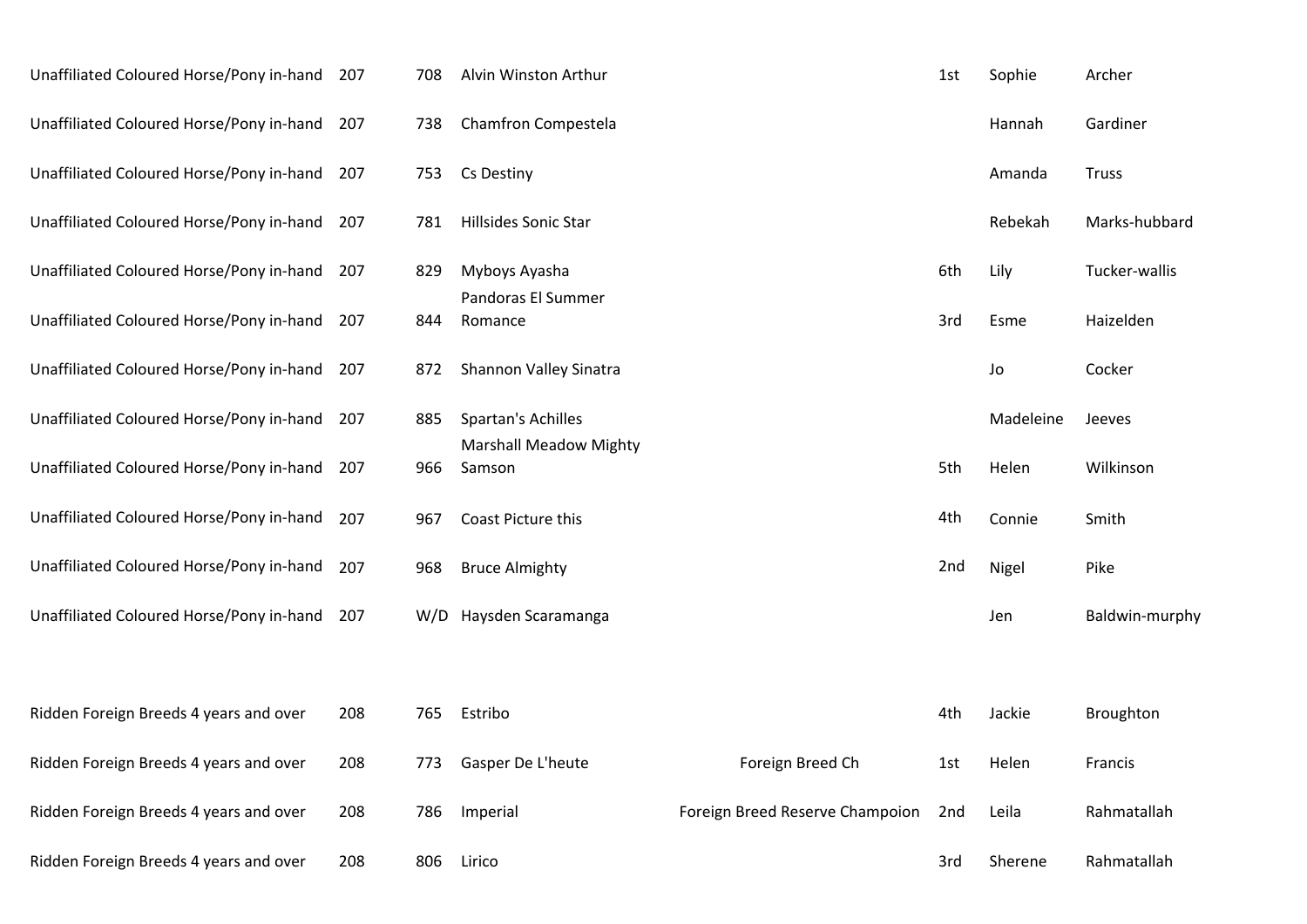| Ridden Foreign Breeds 4 years and over  | 208 | 850 | Quilate SB                     |                                  | 5th | Joy         | Loyla         |
|-----------------------------------------|-----|-----|--------------------------------|----------------------------------|-----|-------------|---------------|
|                                         |     |     |                                |                                  |     |             |               |
| Unaffiliated Coloured Horse/Pony Ridden | 209 | 724 | <b>Bettells Bluebri Pie</b>    |                                  | 3rd | <b>Bree</b> | Pace          |
| Unaffiliated Coloured Horse/Pony Ridden | 209 | 772 | Garteen Gem                    | Unaffiliated Coloured Reserve Ch | 2nd | Liliane     | Widdows       |
| Unaffiliated Coloured Horse/Pony Ridden | 209 | 885 | Spartan's Achilles             | <b>Unaffiliated Coloured Ch</b>  | 1st | Madeleine   | Jeeves        |
|                                         |     |     |                                |                                  |     |             |               |
| M & M In Hand Small Breeds              | 210 | 727 | <b>Bryntwrog Emily</b>         |                                  | 4th | Teddy       | <b>Bishop</b> |
| M & M In Hand Small Breeds              | 210 | 736 | <b>Celton Escort</b>           |                                  | 5th | Carli       | Kent          |
| M & M In Hand Small Breeds              | 210 | 785 | Illeybrook Invictus            |                                  | 3rd | Emma        | Whittington   |
| M & M In Hand Small Breeds              | 210 | 819 | <b>Marsh Midas</b>             |                                  | 2nd | Jan         | Carmichael    |
| M & M In Hand Small Breeds              | 210 | 950 | Pwllgwyn R Handsome            |                                  | 1st | Marie       | Eggleshaw     |
|                                         |     |     |                                |                                  |     |             |               |
| M & M In Hand Large Breeds              | 211 | 704 | <b>Achnacarry Machair Mist</b> |                                  |     | Debbie      | Harris        |
| M & M In Hand Large Breeds              | 211 | 726 | <b>Brooks Hill Herbert</b>     |                                  |     | Frances     | Beach         |
| M & M In Hand Large Breeds              | 211 | 740 | Conway Clara Brown             | M & M In Hand Ch                 | 1st | Sophie      | Davidson      |
| M & M In Hand Large Breeds              | 211 | 743 | <b>Dittonpriors Sandy Shaw</b> |                                  | 5th | Georgia     | Wade          |
| M & M In Hand Large Breeds              | 211 | 751 | Cruglwyd Real Image            |                                  |     | Fiona       | Harding       |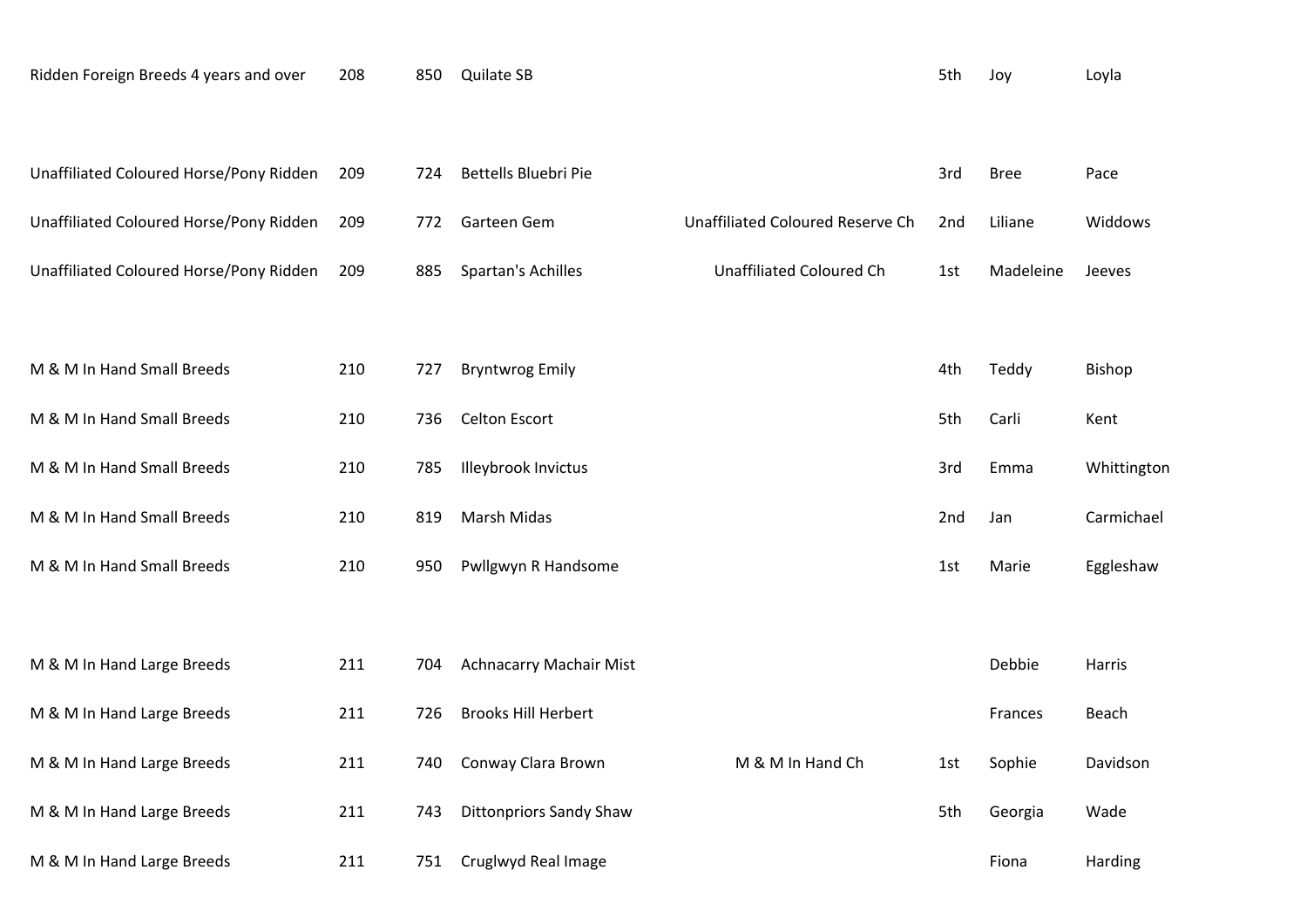| M & M In Hand Large Breeds | 211 | 763 | Eragon Of Over Langshaw      |                          |     | Taryn   | Tomlinson      |
|----------------------------|-----|-----|------------------------------|--------------------------|-----|---------|----------------|
| M & M In Hand Large Breeds | 211 | 767 | Fernyknap In For A Pound     |                          |     | Sue     | Widdicombe     |
| M & M In Hand Large Breeds | 211 | 805 | Liosmor Talisman             |                          |     | Julie   | <b>Burnett</b> |
| M & M In Hand Large Breeds | 211 | 813 | Lyndhurst Gingerbread Man    |                          |     | Sophie  | Beldham        |
| M & M In Hand Large Breeds | 211 | 824 | Minnismoor Cormoran          |                          |     | Candice | Wilkins        |
| M & M In Hand Large Breeds | 211 | 826 | Murrayhall Diezel            |                          | 6th | Claire  | Lean           |
| M & M In Hand Large Breeds | 211 | 858 | Richmond Deborah             |                          | 4th | Mrs S   | Petritz        |
| M & M In Hand Large Breeds | 211 | 861 | <b>Rosebarr Black Beauty</b> |                          |     | David   | Sanders        |
| M & M In Hand Large Breeds | 211 | 862 | Rosebarr Lily                |                          |     | Sarah   | Evans          |
| M & M In Hand Large Breeds | 211 | 900 | Walstead Lily Of The Valley  | M & M In Hand Reserve Ch | 2nd | Sonia   | <b>Burt</b>    |
| M & M In Hand Large Breeds | 211 | 901 | <b>Walstead Tiffney</b>      |                          | 3rd | Sonia   | <b>Burt</b>    |
| M & M In Hand Large Breeds | 211 | 907 | Winston Betsan               |                          |     | Imogen  | <b>Briden</b>  |
| M & M In Hand Large Breeds | 211 | 938 | Glentrague Kate              |                          |     | Emily   | <b>Burgess</b> |
| M & M In Hand Large Breeds | 211 | 939 | Globetrotter Wellington      |                          |     | Celia   | Hanlon         |
| M & M In Hand Large Breeds | 211 | 965 | Lynbrie Lady Jane            |                          |     | Eileen  | Beach          |
|                            |     |     |                              |                          |     |         |                |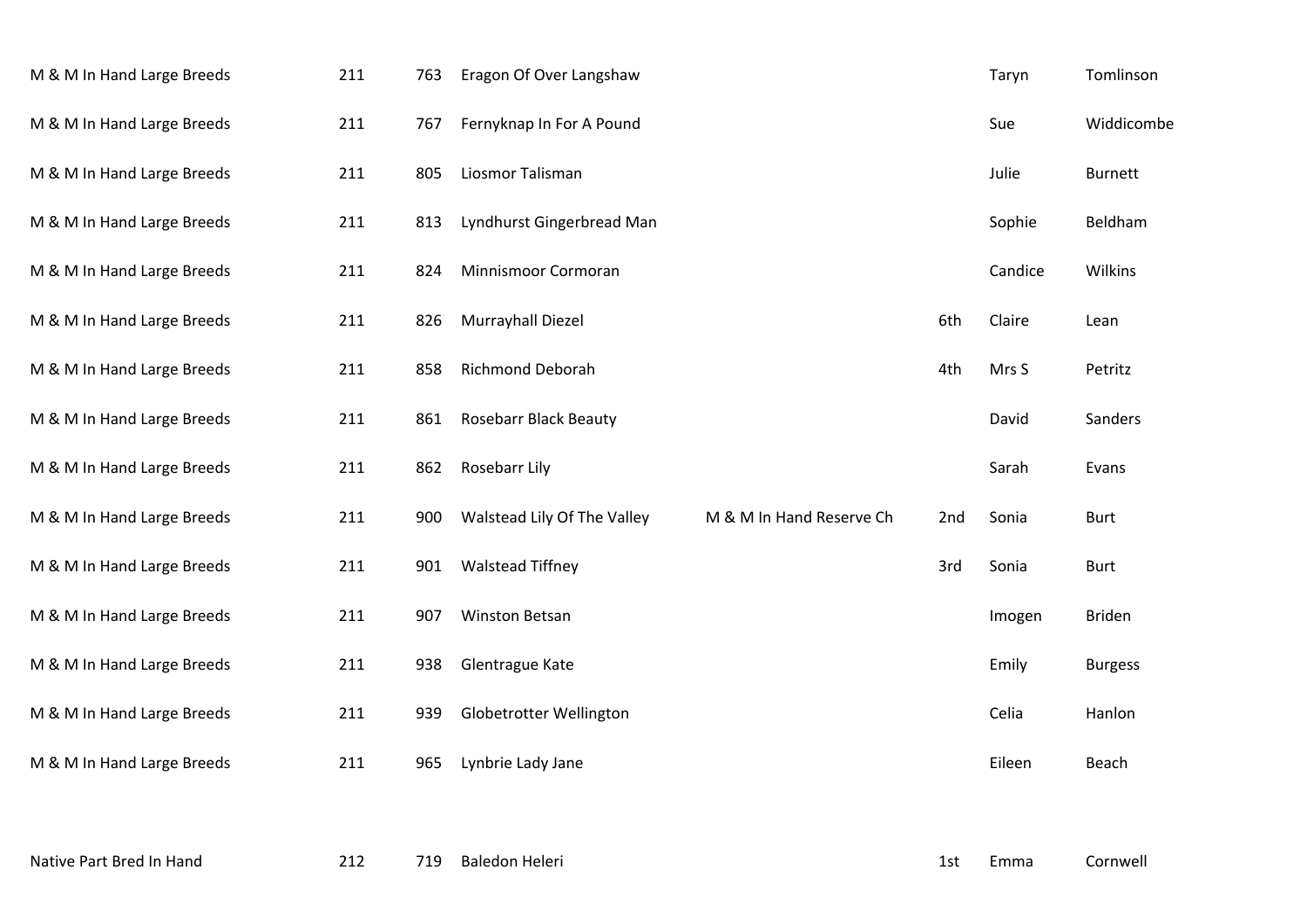| Native Part Bred In Hand                             | 212 | 778 | Havenbeech Boardwalk         |                                  |                 | Jayne        | <b>Purcell White</b> |
|------------------------------------------------------|-----|-----|------------------------------|----------------------------------|-----------------|--------------|----------------------|
| Native Part Bred In Hand                             | 212 | 831 | Newfielden Connissour        |                                  |                 | Jan          | Carmichael           |
| Standard Shetland - 4yrs and over mare or            |     |     |                              |                                  |                 |              |                      |
| gelding                                              | 213 | 717 | Avomlie Angelica             |                                  | 1st             | Lauren       | Carmichael           |
| Standard Shetland - 4yrs and over mare or<br>gelding | 213 | 728 | <b>Butterby Nutmeg</b>       |                                  |                 | Victoria     | Eyres                |
| Standard Shetland - 4yrs and over mare or            |     |     |                              |                                  |                 |              |                      |
| gelding                                              | 213 | 729 | <b>Buxted Enchanting</b>     |                                  |                 | Jill         | Jones                |
| Standard Shetland - 4yrs and over mare or            |     |     |                              |                                  |                 |              |                      |
| gelding                                              | 213 | 735 | Ceann Paige                  |                                  | 3rd             | Heidi        | Creasey              |
| Standard Shetland - 4yrs and over mare or<br>gelding | 213 | 752 | <b>Eclipse Debut</b>         |                                  |                 | <b>Becky</b> | <b>Bray</b>          |
| Standard Shetland - 4yrs and over mare or            |     |     |                              |                                  |                 |              |                      |
| gelding                                              | 213 | 783 | Hornblower Of Crafton        |                                  | 2nd             | Linda        | Sayers               |
| Standard Shetland - 4yrs and over mare or            |     |     |                              |                                  |                 |              |                      |
| gelding                                              | 213 | 816 | Lyradale Skye Blue           |                                  | 4th             | Grace        | Collier              |
| Standard Shetland - 4yrs and over mare or<br>gelding | 213 | 834 | Nicotiana Snow Sox           |                                  |                 | Lisa         | Weaver               |
| Standard Shetland - 4yrs and over mare or            |     |     |                              |                                  |                 |              |                      |
| gelding                                              | 213 | 841 | Pankymoor Drummer Lad        |                                  | 5th             | Sue          | Woods                |
| Standard Shetland - 4yrs and over mare or            |     |     |                              |                                  |                 |              |                      |
| gelding                                              | 213 | 924 | Carajane Sentinel            |                                  | 6th             | Charles      | Gordon               |
|                                                      |     |     |                              |                                  |                 |              |                      |
| Standard Shetland - Yearling colt, filly or          |     |     |                              |                                  |                 |              |                      |
| gelding                                              | 214 | 937 | Firle Queen Bee              |                                  | 1st             | Lisa         | Turner               |
|                                                      |     |     |                              |                                  |                 |              |                      |
|                                                      |     |     |                              |                                  |                 |              |                      |
| Standard Shetland - 2yrs, 3yrs colt, filly or        | 215 |     | <b>Glasterlaw Challenger</b> | <b>Standard Shetland Reserve</b> |                 | Hannah       | Stonebrook           |
| gelding                                              |     | 774 |                              |                                  | 2 <sub>nd</sub> |              |                      |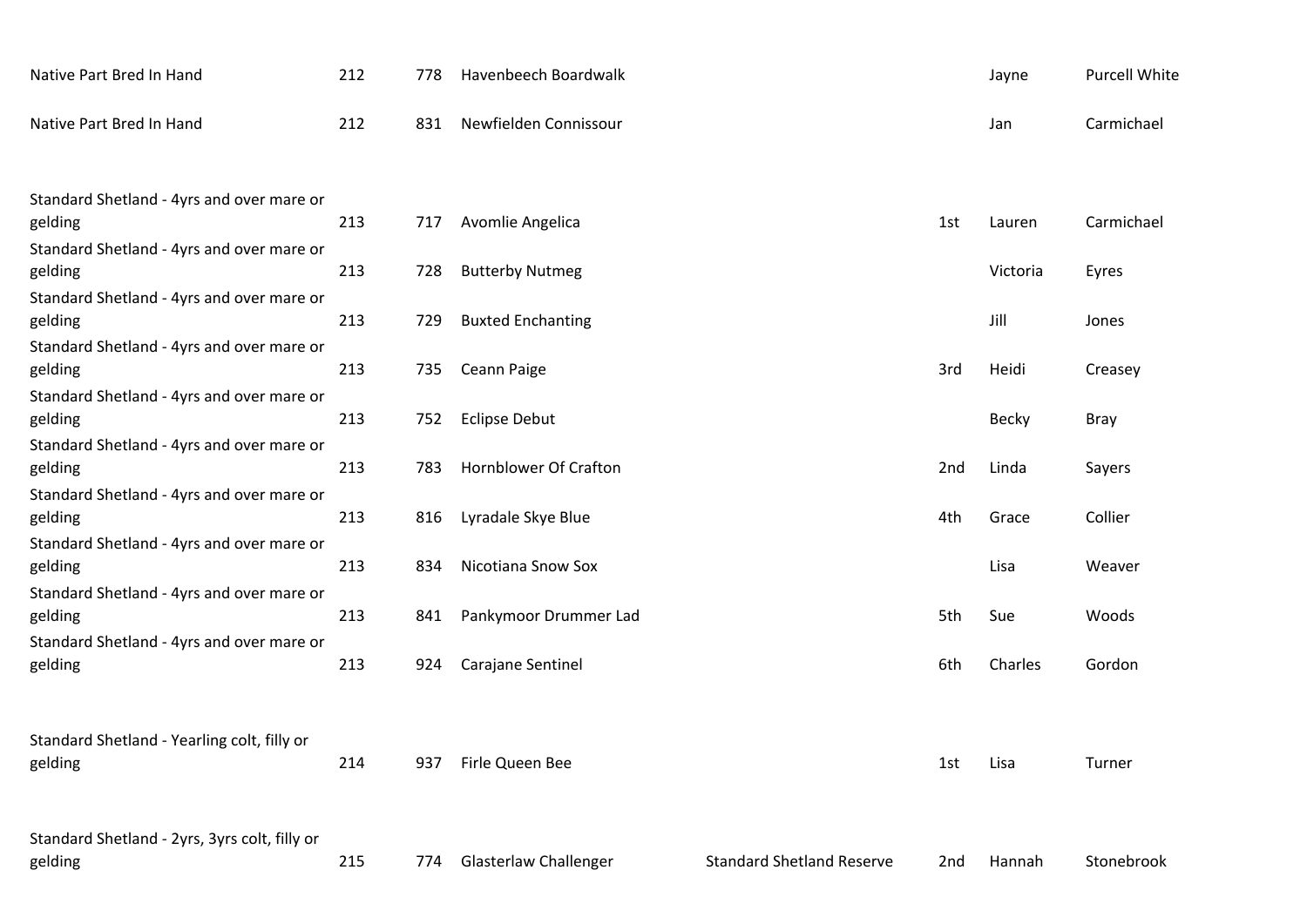| Standard Shetland - 2yrs, 3yrs colt, filly or<br>gelding     | 215 | 832 | Newfielden Marshmallow        |                             | 4th | Clare     | Macdonald  |
|--------------------------------------------------------------|-----|-----|-------------------------------|-----------------------------|-----|-----------|------------|
| Standard Shetland - 2yrs, 3yrs colt, filly or<br>gelding     | 215 | 917 | Drumnagair Ben Macdui         | <b>Standard Shetland Ch</b> | 1st | Rachel    | Hodson     |
| Standard Shetland - 2yrs, 3yrs colt, filly or<br>gelding     | 215 | 936 | Firle Mikayla                 |                             | 3rd | Heather   | Linfield   |
|                                                              |     |     |                               |                             |     |           |            |
| Standard Shetland - 4yrs and over stallion                   | 216 | 823 | <b>Millhouse Dictator</b>     |                             | 1st | Freddie   | Russell    |
| Standard Shetland - 4yrs and over stallion                   | 216 | 887 | <b>Stow Superfine</b>         |                             |     | Jenny     | Rylah      |
| Miniature Shetland - 4yrs and over mare                      |     |     |                               |                             |     |           |            |
| or gelding<br>Miniature Shetland - 4yrs and over mare        | 217 | 777 | <b>Halstock Glamour Queen</b> |                             | 2nd | Maria     | Sansom     |
| or gelding                                                   | 217 | 874 | Shawdene Eve                  |                             |     | Genevieve | Mather     |
| Miniature Shetland - 4yrs and over mare<br>or gelding        | 217 | 875 | Shawdene Ingot                |                             | 1st | Genevieve | Mather     |
| Miniature Shetland - yearling colt, filly or                 |     |     |                               |                             |     |           |            |
| gelding<br>Miniature Shetland - yearling colt, filly or      | 218 | 766 | <b>Fairy Caroline</b>         |                             | 2nd | Countess  | De La Warr |
| gelding                                                      | 218 | 837 | Padbrook Innuendo             |                             |     | Melody    | Bourner    |
| Miniature Shetland - yearling colt, filly or<br>gelding      | 218 | 878 | Shawdene Onyx                 | Miniature Shetland Ch       | 1st | Genevieve | Mather     |
|                                                              |     |     |                               |                             |     |           |            |
| Miniature Shetland - 2yrs and 3yrs colt, filly<br>or gelding | 219 | 720 | <b>Balmedie Fidget</b>        |                             | 3rd | Countess  | De La Warr |
| Miniature Shetland - 2yrs and 3yrs colt, filly<br>or gelding | 219 | 730 | <b>Buxted Lady Of Lourdes</b> |                             |     | Ursula    | Wady       |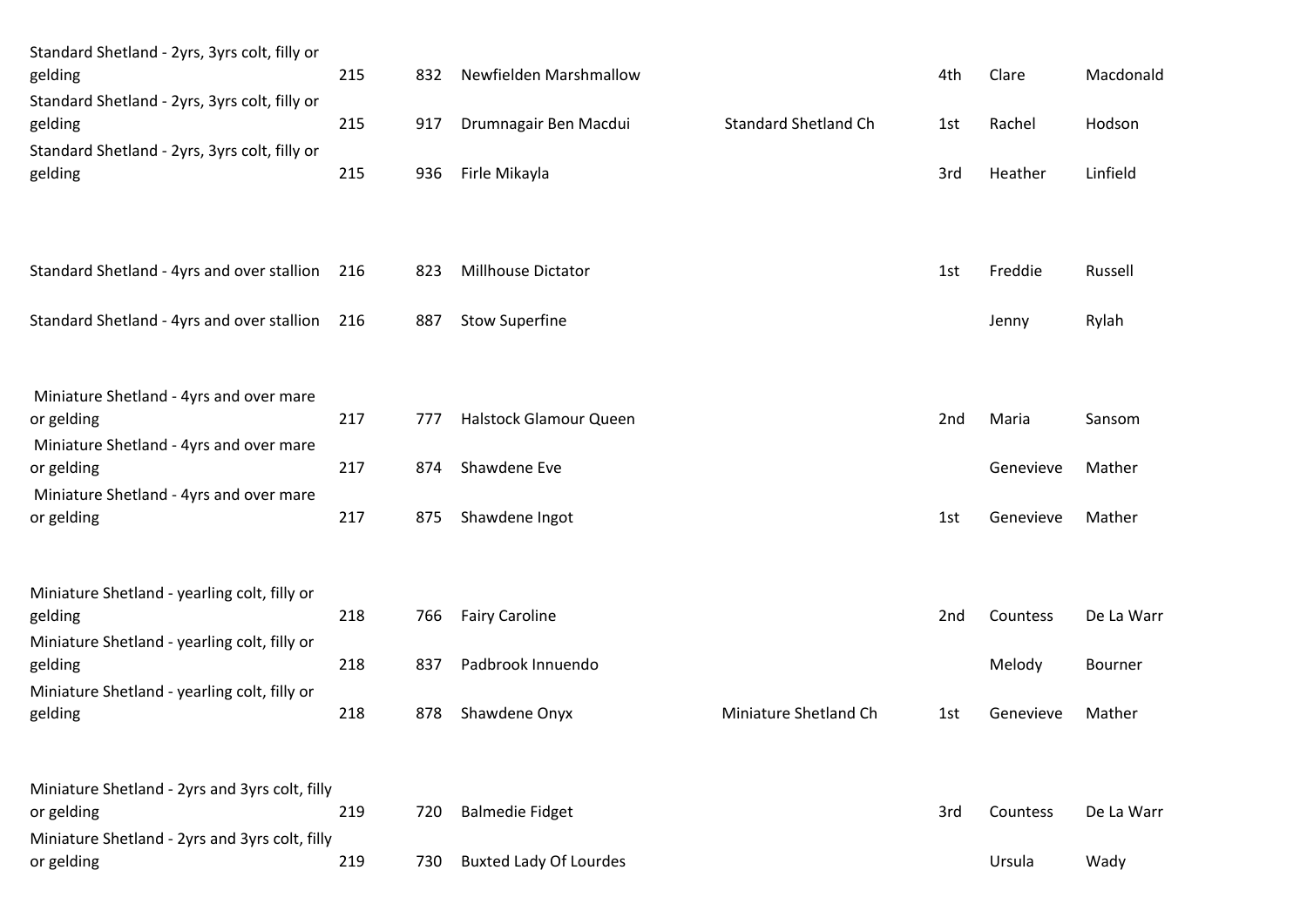| Miniature Shetland - 2yrs and 3yrs colt, filly<br>or gelding | 219          | 838 | Padbrook Marcus<br>Longstocking |                                   |     | Lucy      | Jackson        |
|--------------------------------------------------------------|--------------|-----|---------------------------------|-----------------------------------|-----|-----------|----------------|
| Miniature Shetland - 2yrs and 3yrs colt, filly<br>or gelding | 219          | 839 | Padbrook Promise Me             |                                   |     | Melody    | Bourner        |
| Miniature Shetland - 2yrs and 3yrs colt, filly<br>or gelding | 219          | 873 | Shawdene Bouloux<br>Meringue    |                                   | 2nd | Genevieve | Mather         |
| Miniature Shetland - 2yrs and 3yrs colt, filly<br>or gelding | 219          | 877 | Shawdene Moonstone              | <b>Miniature Shetland Reserve</b> | 1st | Genevieve | Mather         |
|                                                              |              |     |                                 |                                   |     |           |                |
| Miniature Shetland - 4yrs and over stallion 220              |              | 876 | Shawdene Jonquil                |                                   | 2nd | Mark      | Whitehouse     |
| Miniature Shetland - 4yrs and over stallion 220              |              | 943 | Kingsacre Mr Chief              |                                   |     | Jill      | Jones          |
|                                                              | 219/220? 902 |     | <b>Walstead Toby</b>            |                                   | 1st | Sonia     | <b>Burt</b>    |
| Miniature Shetland - yearling colt, filly or                 |              |     |                                 |                                   |     |           |                |
| gelding                                                      | 218          | 878 | Shawdene Onyx                   | <b>Overall Shetland Ch</b>        | 1st | Genevieve | Mather         |
| Miniature Shetland - 2yrs and 3yrs colt, filly<br>or gelding | 219          | 877 | Shawdene Moonstone              | <b>Overall Shetland Reserve</b>   | 1st | Genevieve | Mather         |
|                                                              |              |     |                                 |                                   |     |           |                |
| M & M Open Ridden Small Breeds                               | 221          | 957 | Thistledown Rola Cola           |                                   | 1st | Lisa      | Turner         |
|                                                              |              |     |                                 |                                   |     |           |                |
| M & M Open Ridden Large Breeds                               | 222          | 712 | Ambra Jacaranda                 | M & M Ridden Reserve Ch           | 2nd | Mark      | <b>Bromley</b> |
| M & M Open Ridden Large Breeds                               | 222          | 741 | Conway Clara Brown              | M & M Ridden Ch                   | 1st | Alicia    | Davidson       |
| M & M Open Ridden Large Breeds                               | 222          | 755 | Eglwysfach Robbie               |                                   |     | Candice   | Wilkins        |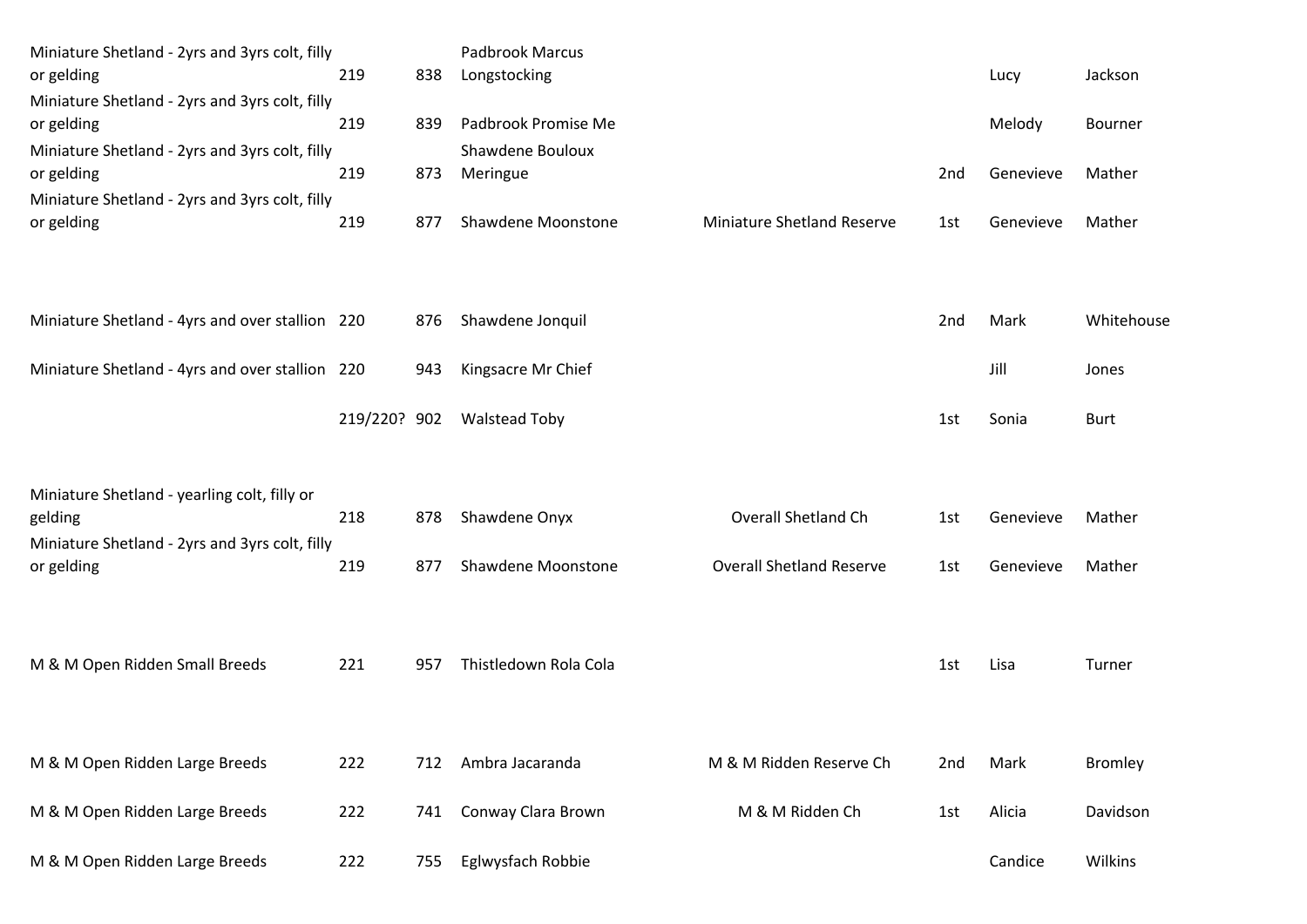| M & M Open Ridden Large Breeds                        | 222 | 767 | Fernyknap In For A Pound |     | Sue      | Widdicombe    |
|-------------------------------------------------------|-----|-----|--------------------------|-----|----------|---------------|
| M & M Open Ridden Large Breeds                        | 222 | 809 | Llwynhywel The President | 4th | Rachael  | Steele        |
| M & M Open Ridden Large Breeds                        | 222 | 815 | Lyndhurst Knight Cap     | 3rd | Hannah   | Goldberg      |
| M & M Open Ridden Large Breeds                        | 222 | 826 | Murrayhall Diezel        | 6th | Claire   | Lean          |
| M & M Open Ridden Large Breeds                        | 222 | 921 | Aughacashel Prince       |     | Jo       | Crocker       |
|                                                       | 222 | 914 |                          | 5th |          |               |
|                                                       |     |     |                          |     |          |               |
| Young Handler                                         | 223 | 709 | Alvin Winston Arthur     | 1st | Scarlett | Aghili        |
| Young Handler                                         | 223 | 725 | Blue                     | 3rd | Daisy    | Wells         |
| Young Handler                                         | 223 | 829 | Myboys Ayasha            | 4th | Lily     | Tucker-wallis |
| Young Handler                                         | 223 | 922 | <b>Brynseion Vayne</b>   | 5th | Ben      | Crouch        |
| Young Handler                                         | 223 | 928 | Castle View Billy Boy    | 2nd | Saskia   | Van Der Meer  |
| Junior Riders 7yrs and under (Lead rein<br>accepted); | 224 | 903 | Waywood Izzy             | 1st | Chloe    | Boorman       |
|                                                       |     |     |                          |     |          |               |
| Junior Riders aged 7 - 12 yrs                         | 225 | 725 | Blue                     | 3rd | Daisy    | Wells         |
| Junior Riders aged 7 - 12 yrs                         | 225 | 748 | Cranford Fiddledy Dee    | 2nd | Lucie    | Dale          |